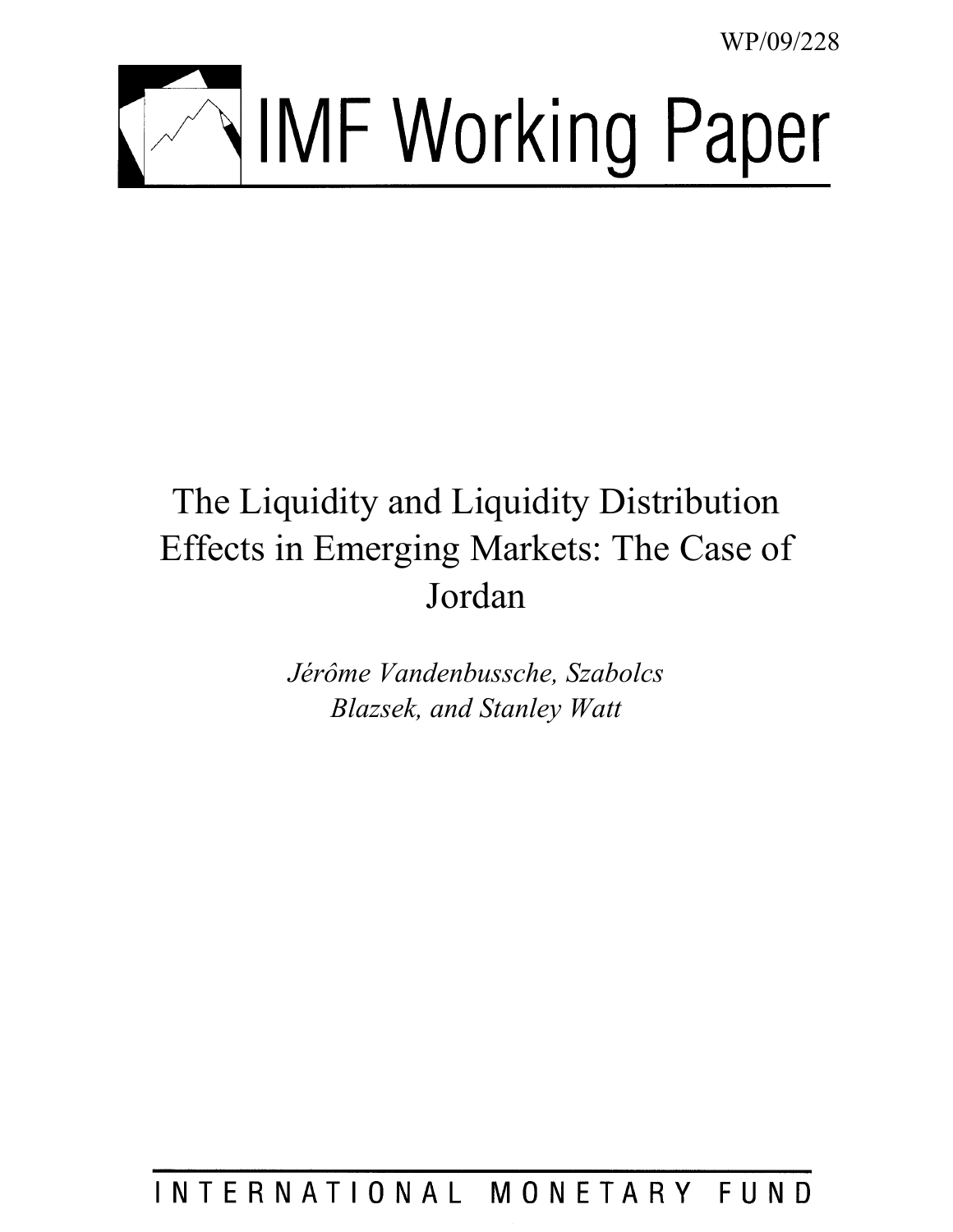#### **IMF Working Paper**

# Monetary and Capital Markets Department

The Liquidity and Liquidity Distribution Effects in Emerging Markets: The Case of Jordan

#### Prepared by Jérôme Vandenbussche, Szabolcs Blazsek, and Stanley Watt<sup>1</sup>

Authorized for distribution by Daniel Hardy

October 2009

#### **Abstract**

#### **This Working Paper should not be reported as representing the views of the IMF.** The views expressed in this Working Paper are those of the author(s) and do not necessarily represent those of the IMF or IMF policy. Working Papers describe research in progress by the author(s) and are published to elicit comments and to further debate.

This paper analyzes the determinants of daily changes in Jordan's interbank market overnight rate. It not only quantifies the classic liquidity effect, but also uncovers a liquidity distribution effect on both sides of the market, and shows that their magnitude is a decreasing and convex function of the level of excess reserves. It finds that the volatility of rate changes depends much more on the reserve surplus accumulated within a maintenance period than on the level of excess reserves. As Carpenter and Demiralp (2006), it uses the series of the central bank's daily forecast errors to identify the liquidity effect.

JEL Classification Numbers: E 43, E 52, E 58

1

Keywords: interbank market; liquidity effect; liquidity distribution; monetary operations

Authors' E-Mail Addresses: jvandenbussche@imf.org; sblazsek@unav.es; sbwatt@yahoo.com

<sup>&</sup>lt;sup>1</sup> The authors are affiliated to the International Monetary Fund, Universidad de Navarra, and Cornerstone Research respectively. They are very grateful to Ms. Nelly Batchoun for sharing with them the data for this paper as well as for helping interpret them, and to Daniel Hardy, Alain Ize, and Vance Martin for their useful comments on an earlier draft. This research project started when Mr. Watt was an economist at the International Monetary Fund.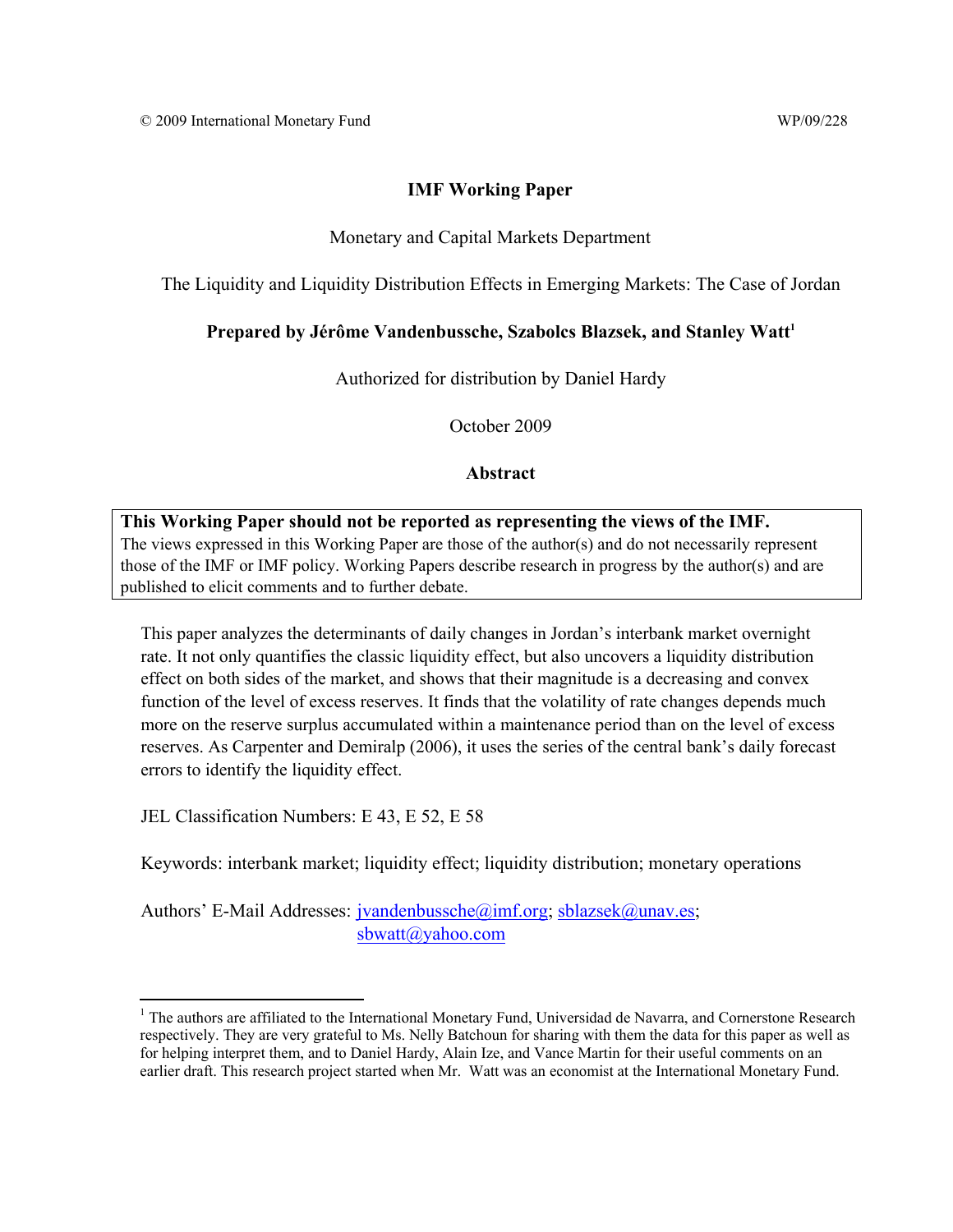# Contents Page

|                | IV. Measuring the Liquidity Effect and the Liquidity Distribution Effects 17       |  |
|----------------|------------------------------------------------------------------------------------|--|
|                |                                                                                    |  |
|                |                                                                                    |  |
|                |                                                                                    |  |
|                |                                                                                    |  |
| Tables         |                                                                                    |  |
| 1.             |                                                                                    |  |
| 2.             |                                                                                    |  |
| 3 <sub>1</sub> |                                                                                    |  |
| Figures        |                                                                                    |  |
| 1.             | Deposits on the Overnight Window as a Ratio of Required Reserves on the Last Day   |  |
|                |                                                                                    |  |
| 2.             |                                                                                    |  |
| 3 <sub>1</sub> | Ratio of Interbank Trading Volume to Required Reserves and the Interbank Spread to |  |
|                |                                                                                    |  |
| 4.             |                                                                                    |  |
| 5.             |                                                                                    |  |
| 6.             | Interbank Window Rate Spread and Demander Herfindahl Index 14                      |  |
| 7.             | Interbank Spread (Over Overnight Deposit Rate) by Maintenance Day 17               |  |
| 8.             | Evening Ratio of Window Deposits to Required Reserves by Maintenance Day17         |  |

| υ. | L'UNITE NATION DE WINDOW DUPOSITS TO INGLIEU INSURANCE DY IMAINVIANCE DAY17 |
|----|-----------------------------------------------------------------------------|
|    | Ratio of Cumulative Excess Reserves (Net of Window Deposits) to Cumulative  |
|    |                                                                             |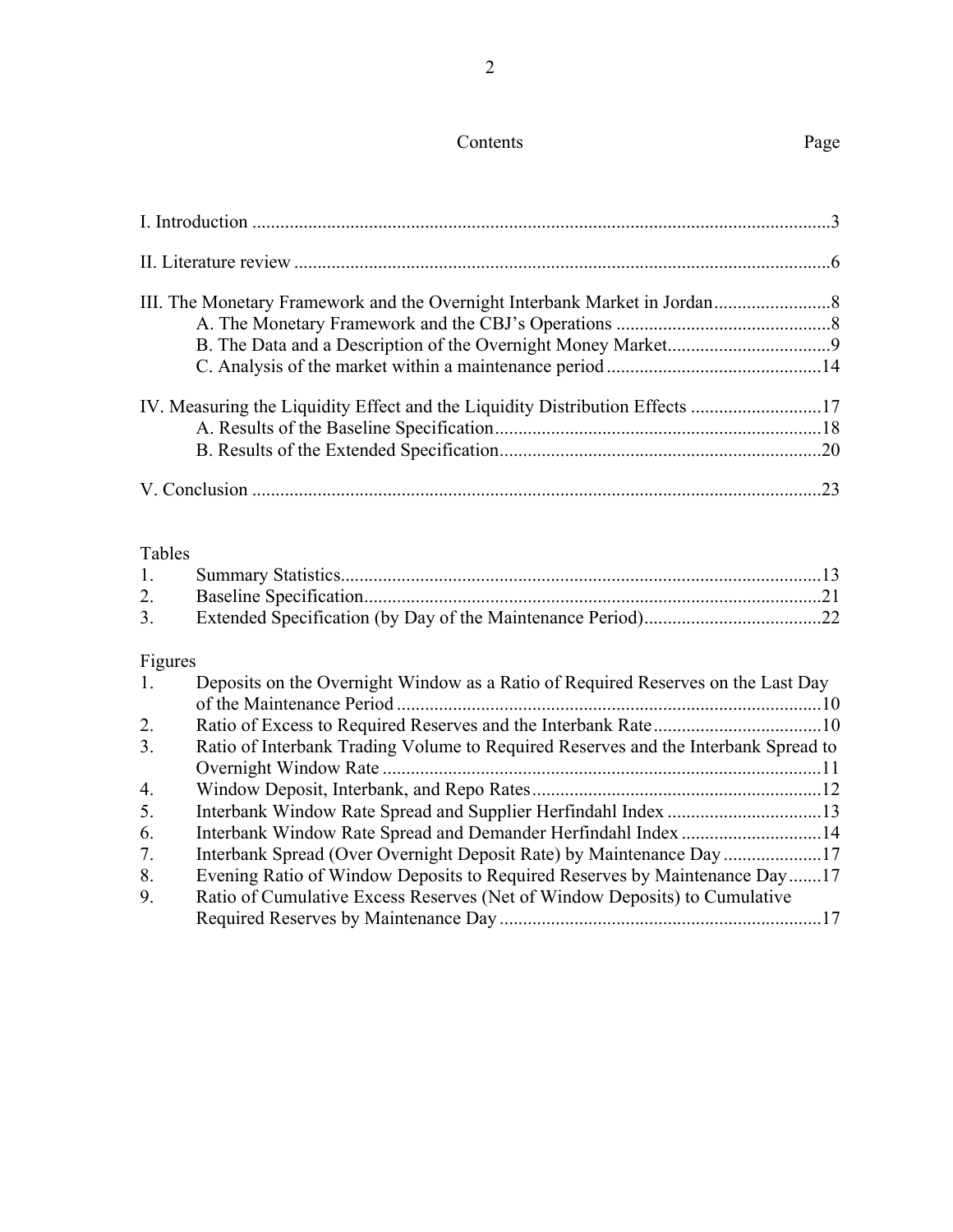#### **I. INTRODUCTION**

As the operational frameworks for monetary policy implementation in emerging market countries rely more and more on short-term interest rates, it is important for these countries to understand the main determinants of domestic money market rates. Accordingly, a quantitative diagnostic tool can be useful to a central bank to help interpret fluctuations in the level and volatility of short-term market rates and possibly to decide when and how much to intervene in the market, whether on a regular or an exceptional basis.<sup>2</sup> In this paper, we perform such a quantitative analysis in the case of the Jordanian overnight interbank market over the period January 10, 2005 to March 29, 2007.

As in existing studies made in the context of other countries, we discuss the existence of a liquidity effect in the overnight market—how changes in the amount of reserves in the banking system affect the overnight rate—and quantify it. In addition, we pay attention to three factors that have been previously ignored in the literature. The first is the effect of the level of daily excess reserves on the liquidity effect, and the volatility of the overnight rate. Since the typical emerging market banking system is or has historically been in a situation of time-varying excess liquidity, this factor should not be ignored. The second factor is the effect of the pattern of reserve accumulation within a reserve period on the liquidity effect and the volatility of the overnight rate. The third is the effect of changes in the *distribution* of daily excess reserves across banks on the overnight rate.

Excess liquidity is a common feature of many emerging market banking systems and is often the result of only partial sterilization of the central bank's accumulation of foreign assets, in particular in the case of less than fully flexible exchange rate regimes. It often also reflects the central bank's decision to let banks hold a significant amount of precautionary excess reserves when the money market or the interbank payment system is still developing. When the level of excess liquidity in the banking system is high, banks need to rely less on the money market to satisfy their reserve requirements, and therefore the effect of a given variation in daily liquidity or daily liquidity distribution conditions can be expected to be muted.

Because banks can satisfy their reserve requirements on average over the reserve maintenance period,<sup>3</sup> the impact of a given change in daily liquidity conditions is also likely

 $\overline{a}$ 

<sup>&</sup>lt;sup>2</sup> Daily fluctuations in the overnight market may not be all noise. Hardy (1997) studies how a central bank should decide on the frequency with which it will conduct open market operations and the variability in shortterm money market rates it will allow. He shows how the optimal operating procedure balances the value of attaining an immediate target against the value of extracting information from the free play of market forces. The contributions in Mayes and Toporowski (2007) also shed light on the issue of when, how and how much to intervene.

 $3$  The maintenance period is the period during which banks are required to maintain reserves against their reservable deposits held during the related required reserves calculation period.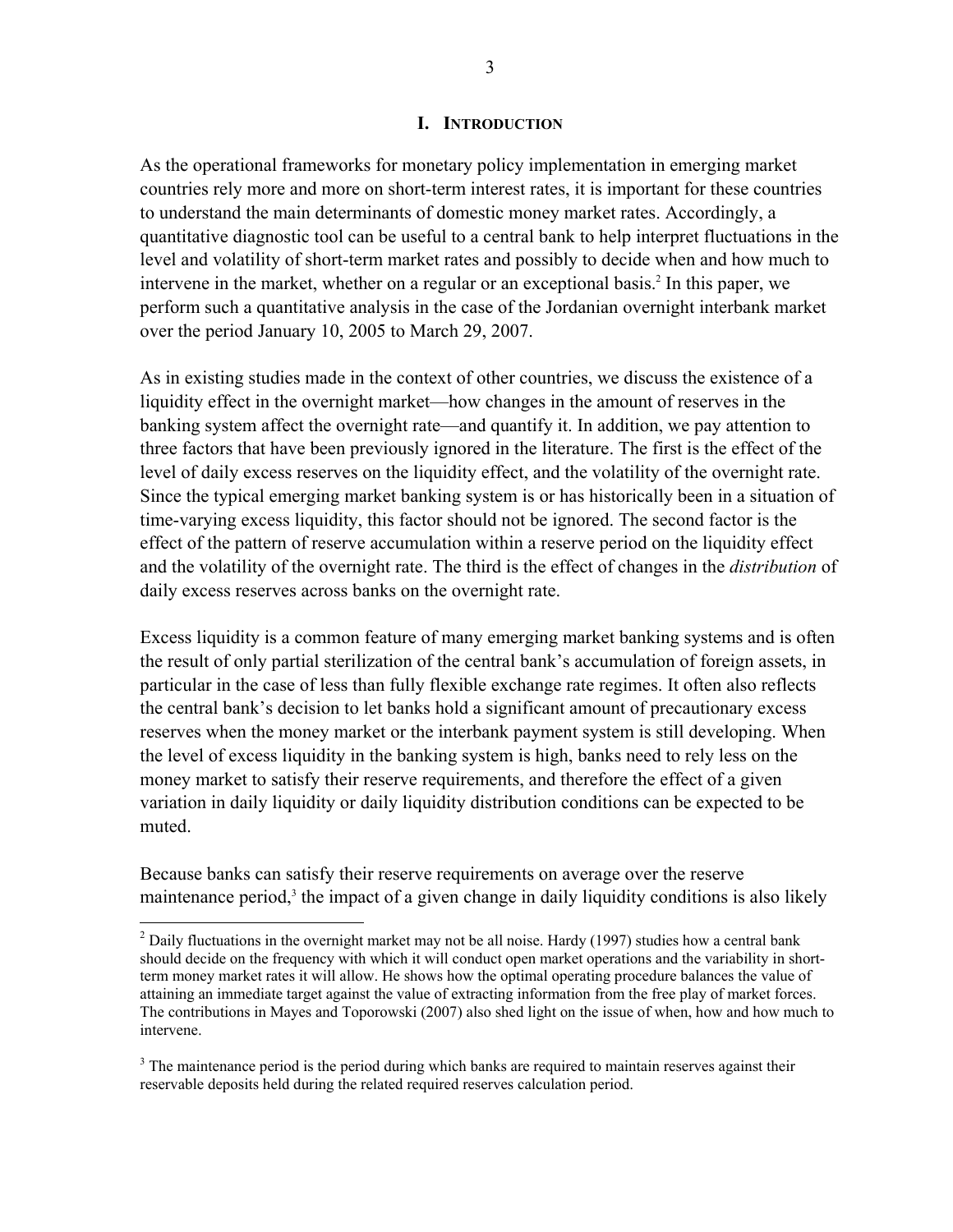to depend on how far ahead or behind banks are in satisfying their reserve requirement during a given maintenance period. Similarly, the daily volatility of the overnight rate should depend on whether the banking system is advanced or is trailing in terms of satisfying the requirement.

Our study focuses not only on the liquidity effect, but also on the effect of the distribution of the supply and demand for daily liquidity across banks because our dataset contains anonymous individual daily bank-by-bank data. These distribution effects have largely been ignored in the existing literature mainly because of a focus on developed economies where the interbank market is more likely to be close to perfectly competitive. By contrast, in emerging market economies with a smaller number of banks and greater market segmentation, the distribution of supply of and demand for liquidity across banks is likely to be an important factor in price formation in the money market.

In the context of its currency peg to the U.S. dollar (USD), the Central Bank of Jordan (CBJ) during the period of our study typically set the level of its overnight deposit facility—which provides a floor to the overnight rate—equal to the level of the Fed Funds target, thus imposing a positive spread over the U.S. rate. However, because the CBJ did not use the overnight rate as its operating target, it typically intervened only bi-weekly in the money market through open market operations and maintained a spread of at least 250 bps between its short-term deposit and credit facilities.<sup>4</sup> As a result, day-to-day variations of the overnight rate were much larger than in the U.S. market and largely reflected changes in local liquidity conditions.

To address potential objections of endogeneity of daily changes in reserves, we follow an identification strategy similar to Carpenter and Demiralp's (2006) and use the difference between morning projections by the CBJ and evening realizations of nonborrowed excess reserves as a highly plausibly exogenous source of variations in the daily change in nonborrowed excess reserves. Moreover, because our individual bank data are daily morning (pre-trade) projections of excess reserves for each bank, we are confident we do identify properly the effect of the distribution of excess reserves on the market rate with these data.

Our variable of interest is the daily change of the spread between the overnight rate and the rate of the overnight deposit facility and we aim at understanding the determinants of its mean and variance. Our econometric model for the first difference of this spread is made of two equations considered simultaneously: (i) an ARMA(1,1)-X for the mean equation; and  $(i)$  an EGARCH $(1,1)$ -X for the variance equation. This type of dynamic model of mean and

1

<sup>&</sup>lt;sup>4</sup> The CBJ later introduced changes to its credit facilities in May of 2007, more than two months after the end of our sample period.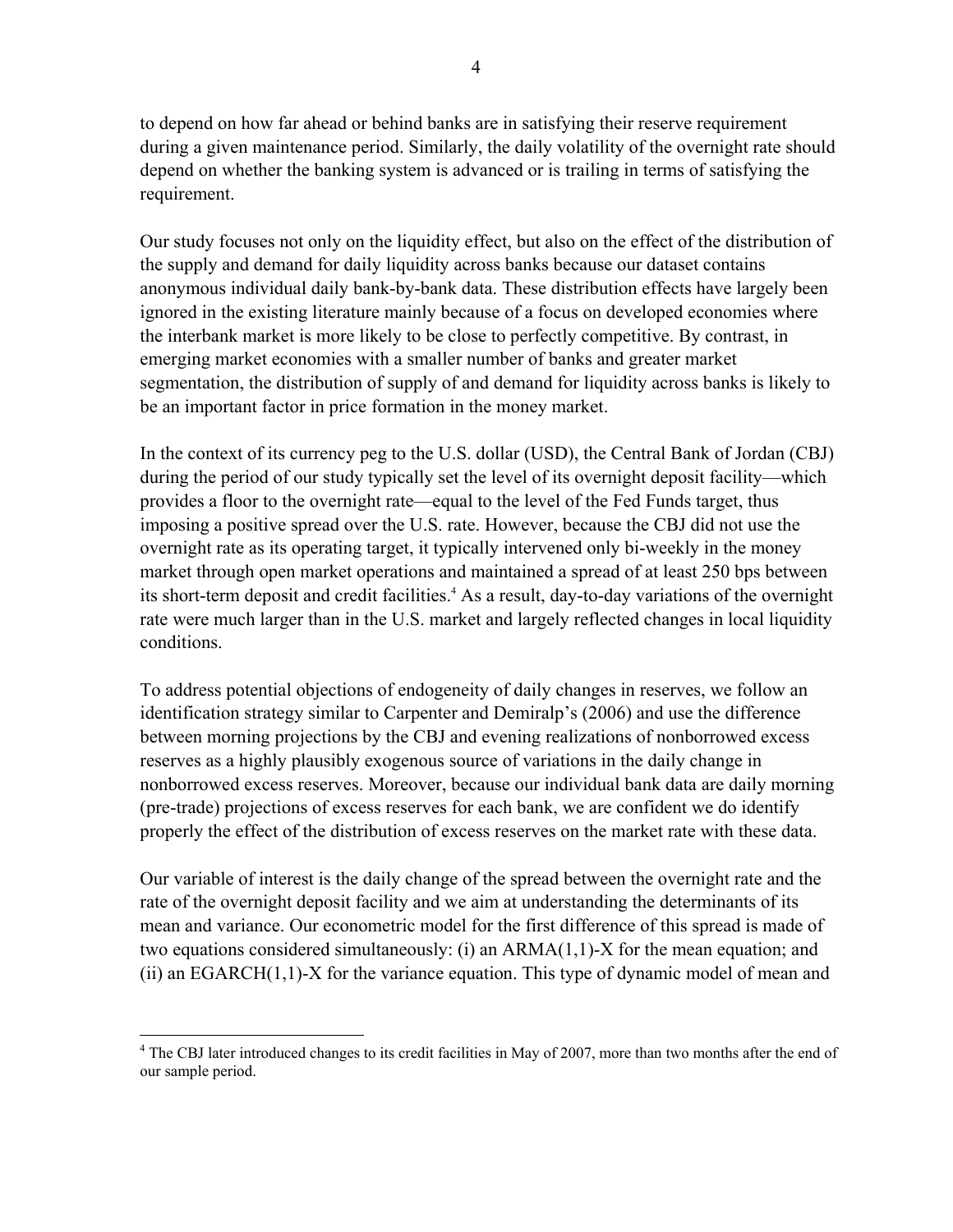variance has been employed in several papers in the money market literature as discussed in the review below.

Our estimates provide robust evidence that the vigor of the liquidity effect is a negative and convex function of the liquidity conditions of the day. On days when excess liquidity is scarcer, the liquidity effect gets stronger. Our dataset contains 543 observations and is therefore relatively small. Nevertheless, we also investigate the presence of a quadratic liquidity effect by day of the maintenance period and find clear evidence of a strong effect on 3 days out of the 10 in each maintenance period, in spite of the loss of identification power in that extended specification. In addition, in that same extended specification, we find weak evidence that an accumulated reserves surplus or deficit over the maintenance period has a small direct effect on the overnight rate, and stronger evidence of an additional indirect effect through its impact on the vigor of the liquidity effect. When the banking system is behind in the satisfaction of reserve requirements, the liquidity effect appears to be more powerful. Therefore, the liquidity conditions of the day and also the pattern of reserve accumulation over the maintenance period affect the determination of the overnight rate.

To measure the effects of the daily distribution of liquidity across banks, we construct two normalized Herfindahl indices, one for banks with projected positive excess reserves on that day (the "suppliers") and one for banks with negative projected excess reserves on that day (the "demanders"). We do find a statistically significant effect both for the concentration of demanders and for the concentration of suppliers. A more concentrated supply pushes the rate up, while a more concentrated demand pulls it down. As for the liquidity effect, the vigor of these distribution effects is a negative and convex function of the daily liquidity conditions, i.e., it is stronger on days when the total excess reserves of the banking system are low.

Finally, our estimates for the variance equation validate our choice of an EGARCH model and indicate that the volatility of the overnight interest rate is clearly stronger when liquidity is low and especially stronger when the banking system has accumulated a reserve deficit since the start of the maintenance period

The remainder of the paper is organized as follows. Section II reviews the relevant literature. Section III provides further background on the monetary framework in Jordan and contains a descriptive analysis of its overnight interbank market. Section IV presents our empirical strategy to estimate the liquidity effect and the liquidity distribution effect as well as our econometric estimates. Section V concludes.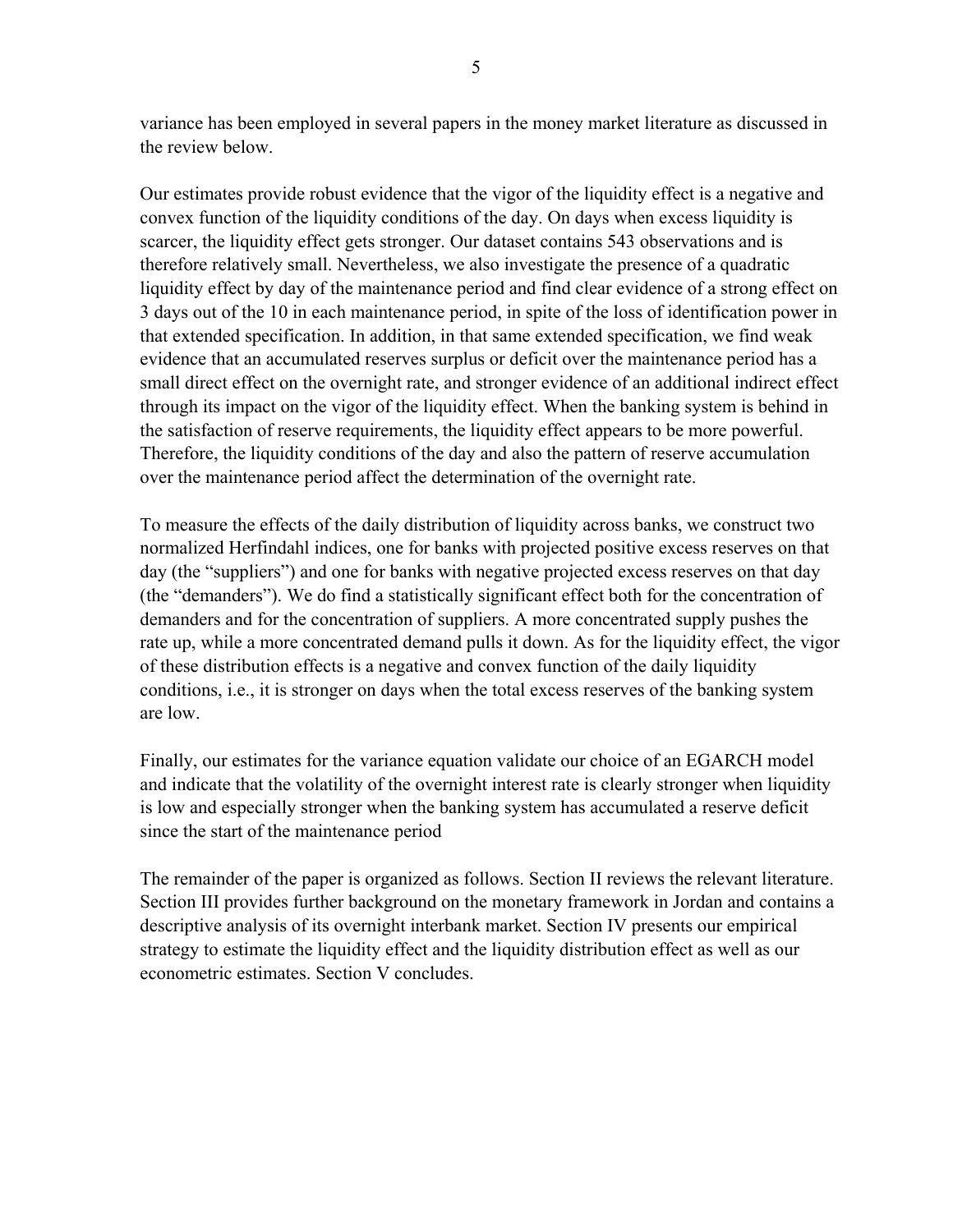#### **II. LITERATURE REVIEW**

Hamilton (1997) is the earliest paper to identify econometrically a liquidity effect at the daily frequency in the U.S. market for overnight funds. Because the level of reserves in the banking system affects the interbank rate and because the Federal Reserve also targets the interbank rate through open market operations, endogeneity of the level of reserves is a concern. Hamilton (1997) identifies the effect of exogenous liquidity shocks by constructing estimates of the forecast error of changes in the Treasury balance—the main autonomous factor of liquidity—made by the Federal Reserve trading desk. He argues that unexpected changes in the government balance provide an exogenous change to bank reserve holdings.

Carpenter and Demiralp (2006) extend Hamilton's analysis with a longer sample period and with the actual series of forecast errors made by the Federal Reserve Board—not the trading desk<sup>5</sup>—while preparing daily open market operations. They identify a liquidity effect on most days of the maintenance period. They also find that this effect is nonlinear, i.e., large changes in reserves have a more significant effect than small changes. Moreover, they find that the aggregate level of total reserve balances in the banking system also affects the magnitude of the liquidity effect.

Other econometric analyses of the daily liquidity effect can be found (among others) in Thornton (2006, 2007) for the US; Bindseil and Seitz (2001), Angelini (2002), Moschitz (2004) as well as Wurtz and Krylova (2004) for the Euro Area; and Uesugi (2002) for Japan. Prati, Bartolini, and Bertola (2003) provide a comparative cross-country analysis of the overnight interbank market in G-7 countries and the Eurozone. They find that many previous models of the interbank market are not robust to changes in the institutional environment and/or style of central bank intervention.

Theoretical analyses of the overnight interbank market are scarcer. One contribution of interest is Gaspar, Quirós, and Mendizábal (2004) who show how the central bank's operational framework causes a reduction in the elasticity of the supply of funds by banks throughout the reserve maintenance period. This reduction in the elasticity together with market segmentation and heterogeneity are able to generate distributions for the interest rates and quantities traded with the same properties as in Eurozone data.

To the best of our knowledge, the literature on the daily liquidity effect in emerging markets is limited to Jurgilas (2006) who studies the overnight markets of Lithuania and Bulgaria. Because these two countries operate a currency board, the central bank is prevented from

 $\overline{a}$ 

 $<sup>5</sup>$  Thornton (2006) argues that the forecasts made by the Board (as opposed to the trading desk) are not</sup> necessarily very good ones. Because our forecasts are those made by the actual desk at the CBJ (i.e., the monetary operations department), one could argue that our instrument has greater validity than Carpenter and Demiralp's (2006).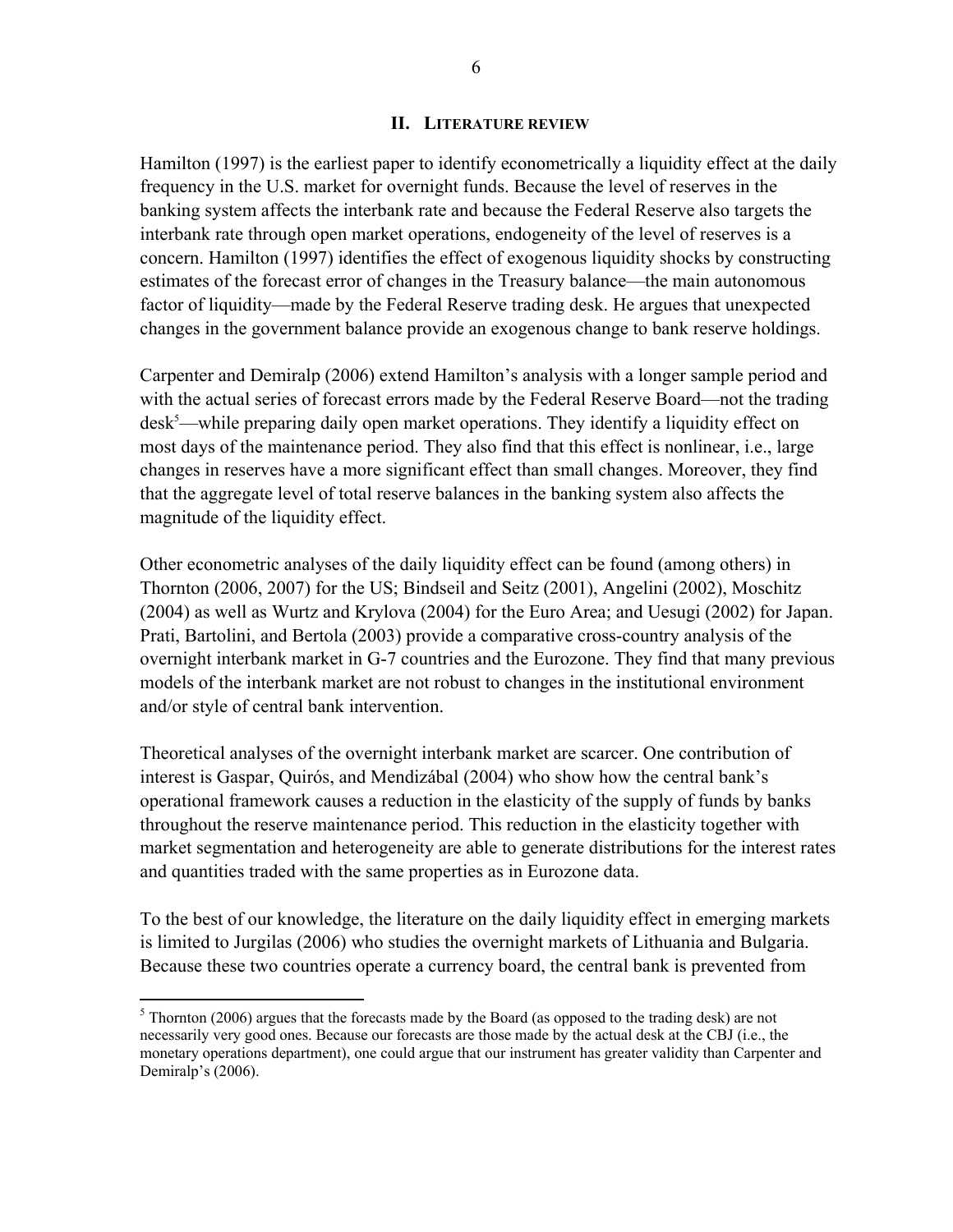intervening in the money market through open market operations, and day-to-day fluctuations in the level of banks' reserves solely reflect changes in autonomous factors of liquidity. In particular, because the currency board prohibits the central bank from offsetting daily fluctuations in reserves, these variations are plausibly exogenous. Using variations in the level of the Treasury account, Jurgilas (2006) does not find evidence of a daily liquidity effect in either country. However, he finds that the average deficit in reserves—the cumulative amount of closing balances below required reserves every day—is positively associated with the overnight rate in Lithuania, except for the last three days of the maintenance period. He also finds that the pattern of reserve accumulation has a significant effect on the volatility of the overnight rate in both countries.

Our focus on the distribution of liquidity on the level of the overnight rate, on the effect of daily liquidity conditions on the volatility of that rate, and on the effect of the accumulation of reserves on the liquidity effect are therefore new contributions to the literature.

Turning to more technical aspects, the literature has again followed the steps of the seminal paper by Hamilton (1997). He measures the instantaneous effect of an open market operation on the federal funds rate. His mean equation has an AR(*p*)-X structure and contains contemporaneous values of exogenous dummy variables, lagged values of interest rates and several lagged values of the endogenous variables, while his variance equation is a GARCH(1,1). The subsequent literature has typically adopted an AR(1)-X specification for the mean and an EGARCH (1,1)-X specification for the variance.

Our specification is in line with the existing literature with the following exceptions. First, while previous papers have often focused on the determinants of the level of interest rates, we prefer analyzing the determinants of daily changes (i.e., the first difference), which we believe is more interesting from an operational point of view. Second, we consider a richer set of explanatory variables as discussed above, and allow the mean equation to contain a moving average term.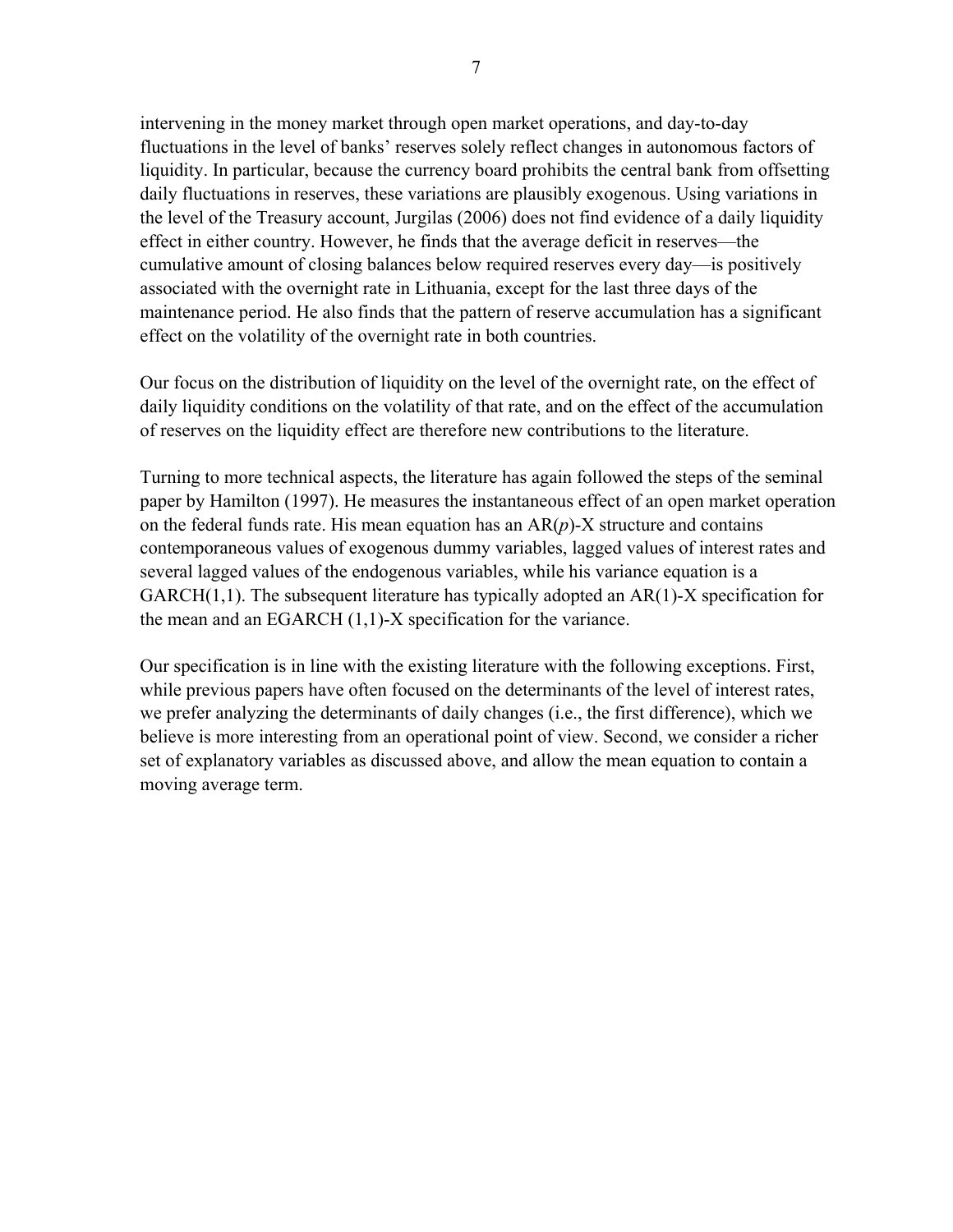# **III. THE MONETARY FRAMEWORK AND THE OVERNIGHT INTERBANK MARKET IN JORDAN**

#### **A. The Monetary Framework and the CBJ's Operations**

The Jordanian dinar  $(JD)$  has been pegged to the  $USD<sup>6</sup>$  in a context of open capital account since 1997, which significantly limits the degree of monetary independence. As a result of a strong balance of payments since the early 2000's, in particular sustained foreign direct investment and remittance flows, the gross usable international reserves reached the comfortable level of USD 6.1 billion (or 11 times short-term external debt at remaining maturity) as of end-December 2006.

During the period of our study (January 10, 2005 to March 29, 2007), monetary operations were articulated around a system of reserve requirements (both in local and foreign currency), an overnight deposit facility, a 7-day refinancing facility<sup>7</sup>, and bi-weekly openmarket operations<sup>8</sup>. The maintenance period for required reserves was 14 days, starting on Monday and ending the Sunday of the following week.<sup>9</sup> Banks were required to maintain 65 percent of reserve requirements at all times at the central bank while the remaining 35 percent could be averaged over the maintenance period. Required reserves in local currency were 8 percent<sup>10</sup> of daily average balances of deposits with the bank during the preceding month. Bank balances held at the CBJ (not cash in vault) were the only source of eligible reserves. Reserves requirements were set on the  $5<sup>th</sup>$  of each month. Required reserves for the days preceding the  $5<sup>th</sup>$  were based on the previous month's deposit base while requirements after the 5<sup>th</sup> were based on the new deposit base.

The period of study was one of financial stability and sustained economic growth both in Jordan and in the United States. During that period , the rate of the overnight deposit facility was consistently adjusted on the Sunday following a change in the U.S. Fed funds' target rate. The rate of the refinancing facility was 250 bps above that of the overnight deposit facility before October 9, 2005, and 300 bps thereafter. The CBJ's open market operations took the form of an auction of central bills with maturities of 3 months and 6 months

 $\overline{a}$ 

<sup>&</sup>lt;sup>6</sup> Since October 1995, the Dinar has been officially pegged to the SDR but in practice has been pegged to the USD. The parity is fixed at 0.709 Jordanian Dinar per USD and there is a band of +/- 0.15 percent around the central parity.

 $<sup>7</sup>$  In May of 2007, the maturity of that facility was reduced to overnight.</sup>

<sup>&</sup>lt;sup>8</sup> On very rare occasions, the CBJ intervened once in-between two auctions.

<sup>&</sup>lt;sup>9</sup> The week-end is Friday and Saturday in Jordan.

 $10$  These rules for reserve requirements were in place since September 6, 2004.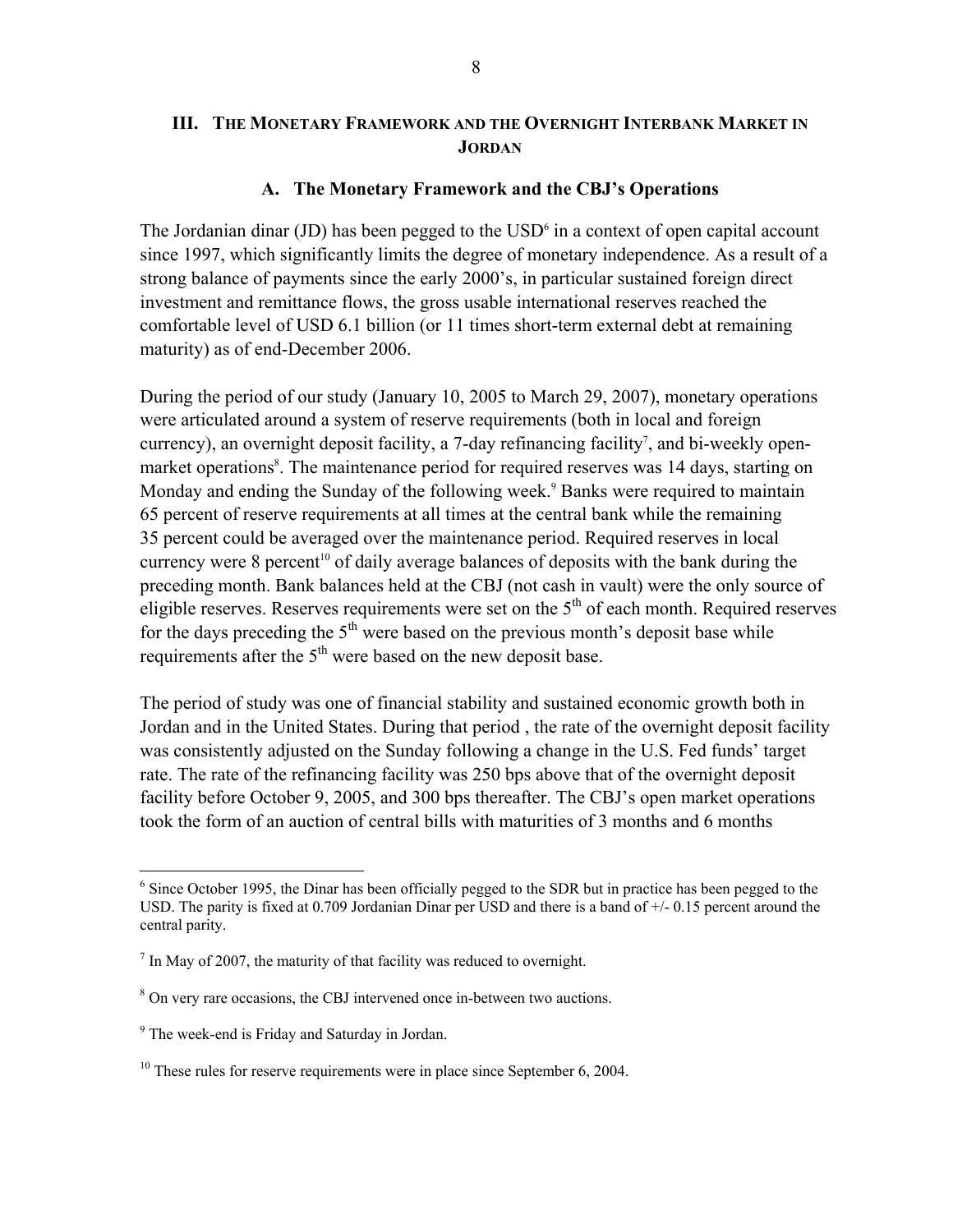typically on the second Wednesday of each maintenance period.<sup>11</sup> Settlement proceeded two working days later, typically the following Sunday. Finally, the CBJ stood ready to buy or sell any amount in foreign exchange based on their bid/ask quotes published daily.

Our analysis focuses on all banks operating in Jordan at the time with the exclusion of the two Islamic banks, which did not participate in the money market, did not deposit funds on the overnight facility and did not take part in auctions of central bank bills or government securities. Therefore, for our purposes, the banking sector consisted of 21 banks, all private.<sup>12</sup> The banking system was usually characterized as concentrated, with the top three banks having a combined market share over 40 percent as of end-2006.

# **B. The Data and a Description of the Overnight Money Market**

The data covers the period January 10, 2005 to March 29, 2007. For the aggregate banking system, we have daily data on the interbank overnight interest rate, the volume of transactions, the rates of the two CBJ facilities, and the end-of-the-day reserves position. For each individual bank,<sup>13</sup> we have the amount of deposits on the overnight deposit window, the amount of borrowings from the refinancing window, required reserves, and a morning projection of evening reserves made by the CBJ's monetary operations department.

During the period of study, the banking system in Jordan was generally in a situation of excess liquidity, as the total banking system held large deposits on the overnight window on the last day of each maintenance period (Figure 1). While until mid-2006, excess liquidity represented about fifty percent of required reserves, it dropped by half on average in the most recent period as the CBJ sought to rein in an acceleration in private sector credit growth. In parallel, the daily volatility of excess reserves also declined somewhat after mid-2006 but variations in excess reserves looked more closely associated with movements in the overnight rate (Figure 2). Interbank trading volume also increased over the sample period, in connection with the decline in excess liquidity (Figure 3).

 $\overline{a}$ <sup>11</sup> In a few instances, auctions took place during the first week of the maintenance period.

 $12$  The banking system as a whole had JD 24.2 billion of assets, or 240 percent of GDP, and was well capitalized by international standards as of end-2006.

<sup>&</sup>lt;sup>13</sup> These data are completely anonymous.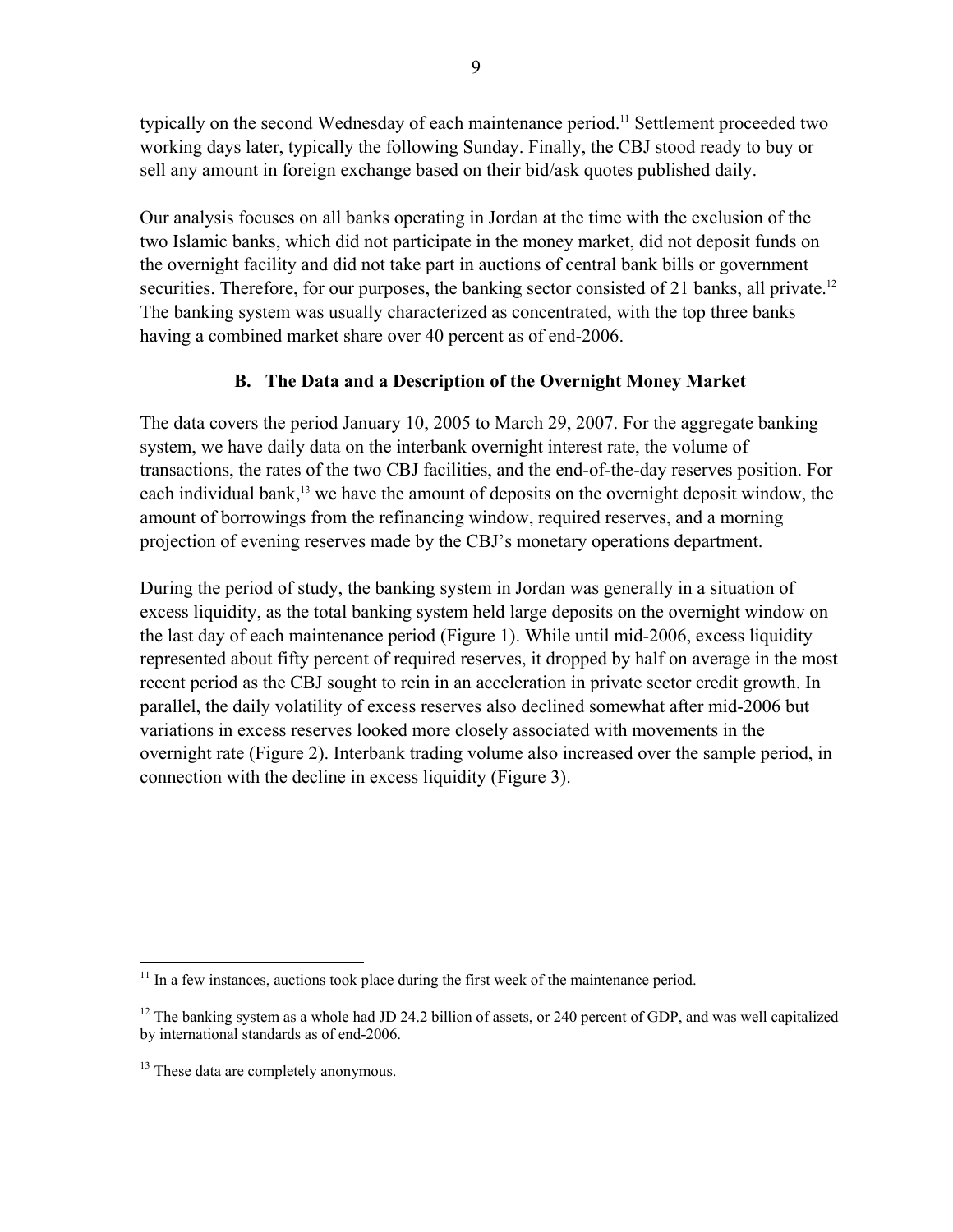





Sources: CBJ data; and authors' calculations.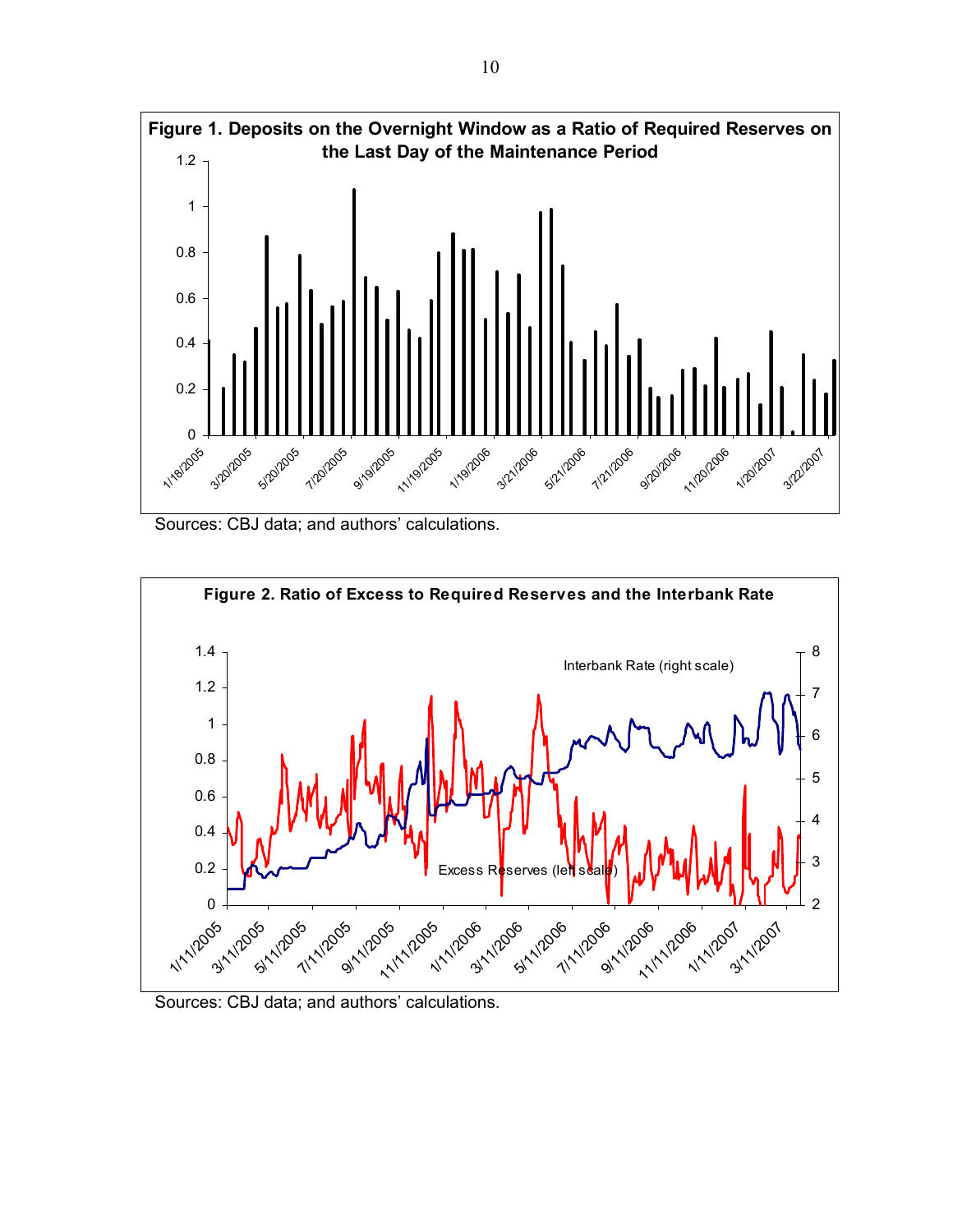

Sources: CBJ data; and authors' calculations.

 $\overline{a}$ 

In spite of this situation of excess liquidity, the spread between the interbank rate and the rate of the overnight deposit window remained strictly positive, ranging between 12 and 192 bps (see Figures 3 and  $4$ )<sup>14</sup>. This is suggestive of market imperfections and justifies our focus on the effect of the distribution of liquidity on the determination of the interbank rate. In addition, on a few episodes early in the sample period, the market rate did not fully adjust to changes in the U.S. rate the day following a Fed announcement (typically a Wednesday), although banks could anticipate that the CBJ would follow suit the following Sunday. This suggests a lack of full arbitrage across days within a maintenance period. Evidence of incomplete arbitrage is also clear from the spike in the interest rate on October 19-20, 2005 followed by a drop of 170 bps on October 21, the  $7<sup>th</sup>$  day of the maintenance period and a day when a large amount of central bank bills matured, an injection of liquidity which would have been expected by market participants.<sup>15</sup>

 $14$  Of course a positive interbank spread could also coexist with sizeable surplus liquidity if banks' end-of-theday (i.e., post interbank market) reserves position is volatile, reflecting the nature of the payments system.

<sup>&</sup>lt;sup>15</sup> It is likely that the requirement to hold at least 65 percent of required reserves each day (i.e., less-than-full averaging) played a role during that episode.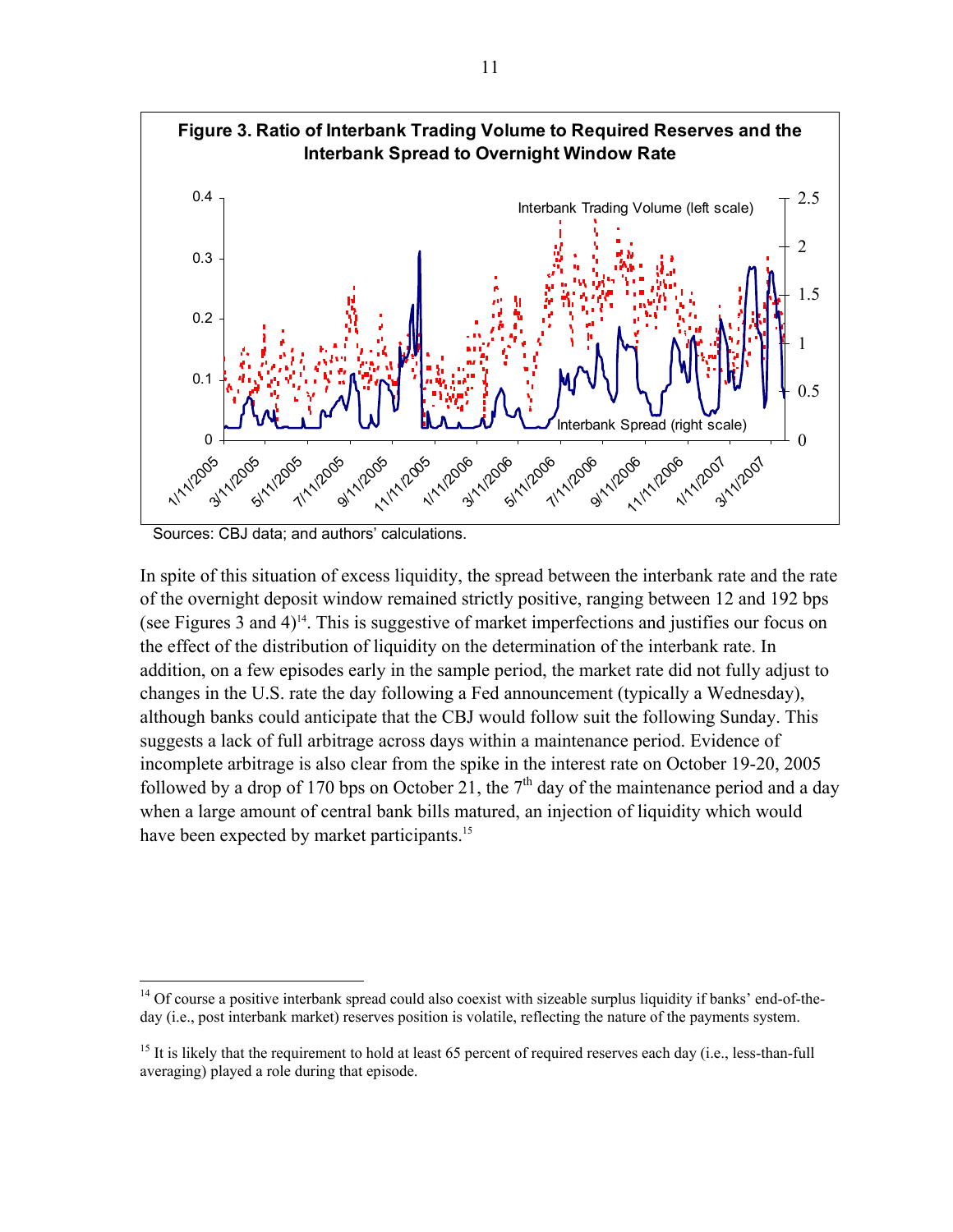

Sources: CBJ data; and authors' calculations.

To gauge distribution effects, we construct two normalized Herfindahl indices based on morning (and therefore pre-interbank trade) projections of bank-by-bank excess liquidity. A Herfindahl index is constructed for banks with projected reserves exceeding their required reserves on the day ("suppliers") and one for banks with projected reserves below their required reserves for the day ("demanders"). We acknowledge that this is an imperfect way to capture the supply and demand for liquidity, as a bank's behavior depends not only on its liquidity position at one point in time, but also on the average reserves it has accumulated on previous days of the maintenance period and its forecast of its future reserve holdings until the end of the maintenance period. Table 1 presents summary statistics of our main variables of interest.

Figure 5 and 6 show the evolution over time of the distribution of excess reserves as well as of that of reserve deficits as measured by the two indices. While fluctuations around the mean of each series are typically small, one observes occasional spikes of concentration on both sides of the market. Moreover, variations of the supplier index appear to be larger in the second half of the sample period, at a time when aggregate excess liquidity was generally lower, which should help the identification.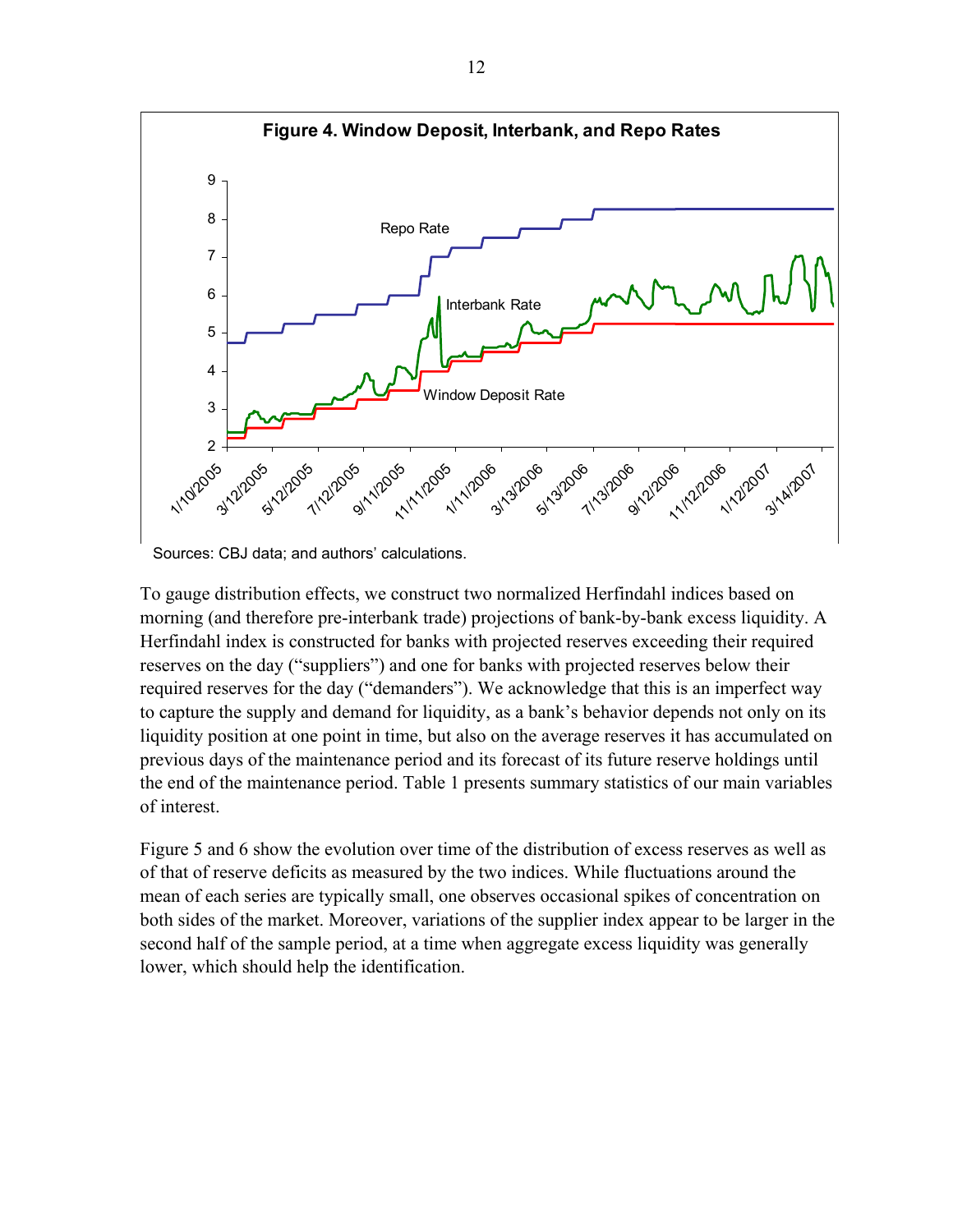|                                             | Observations | Mean  | <b>Std Dev</b> | Min     | Max   |
|---------------------------------------------|--------------|-------|----------------|---------|-------|
| Interbank Rate                              | 543          | 4.78  | 1.26           | 2.38    | 7.04  |
| <b>Window Rate</b>                          | 543          | 4.30  | 1.03           | 2.25    | 5.25  |
| Interbank Spread                            | 543          | 0.48  | 0.39           | 0.12    | 1.95  |
| Δ(Interbank Spread)                         | 543          | 0.00  | 0.11           | $-1.70$ | 0.60  |
| Required Reserves (JD Millions)             | 543          | 485.8 | 76.8           | 381.3   | 644.9 |
| Excess Reserves (JD Millions)               | 543          | 199.2 | 114.1          | $-69.2$ | 542.1 |
| <b>Excess to Required Reserves</b>          | 543          | 0.43  | 0.26           | $-0.11$ | 1.16  |
| $\Delta$ (Excess to Required Reserves)      | 543          | 0.00  | 0.10           | $-0.46$ | 0.88  |
| Interbank Volume to Required Reserves       | 543          | 0.16  | 0.07           | 0.02    | 0.37  |
| <b>Window Deposits to Required Reserves</b> | 543          | 0.41  | 0.25           | 0.00    | 1.20  |
| Repo Borrowings to Required Reserves        | 543          | 0.00  | 0.02           | 0.00    | 0.17  |
| <b>Cumulative Sum</b>                       | 543          | 0.05  | 0.04           | $-0.03$ | 0.21  |
| <b>Herfindahl Supplier</b>                  | 543          | 0.13  | 0.06           | 0.04    | 0.60  |
| Herfindahl Demander                         | 543          | 0.09  | 0.07           | 0.01    | 0.74  |

# **Table 1. Summary Statistics**

Sources: CBJ data and authors calculations.



Sources: CBJ data; and authors' calculations.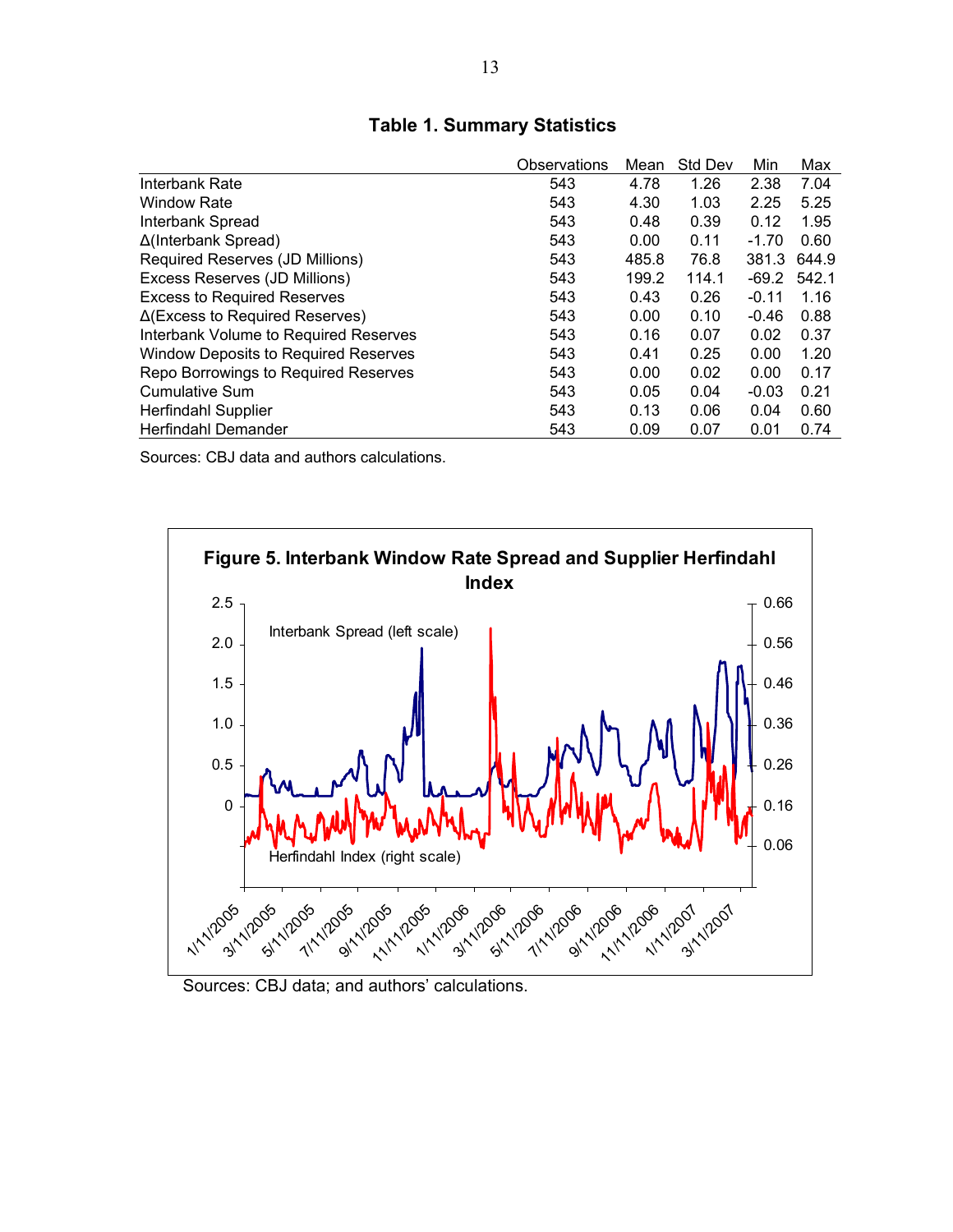

Sources: CBJ data; and authors' calculations.

<u>.</u>

# **C. Analysis of the market within a maintenance period**

We next turn to examining the behavior of some of our main variables of interest within the maintenance period. With rational expectations, the overnight rate should theoretically be a martingale, as only unexpected shocks should affect the interbank rate (see chapter 3 in Bindseil (2004)).<sup>16</sup> Hamilton's (1996) econometric study of the U.S. federal funds rate questioned the empirical validity of the martingale hypothesis, suggesting that banks in fact do not regard reserves held on different days of the week as perfect substitutes.

In the Jordanian data, although the interbank rate seems to peak near the end of the first week of the maintenance period, the difference across days is small (Figure 7). Thus, at first glance, we do not seem to find evidence contradicting a martingale hypothesis. Nevertheless, episodes such as that of October 19-21, 2005 described above indicate that arbitrage is sometimes far from perfect.

<sup>&</sup>lt;sup>16</sup> In probability theory, a martingale is a stochastic process in which the conditional expectation of the next value, given the current and preceding values, is the current value. If the martingale property holds, predictable changes in reserves should not cause predictable changes in interest rates within reserve maintenance periods.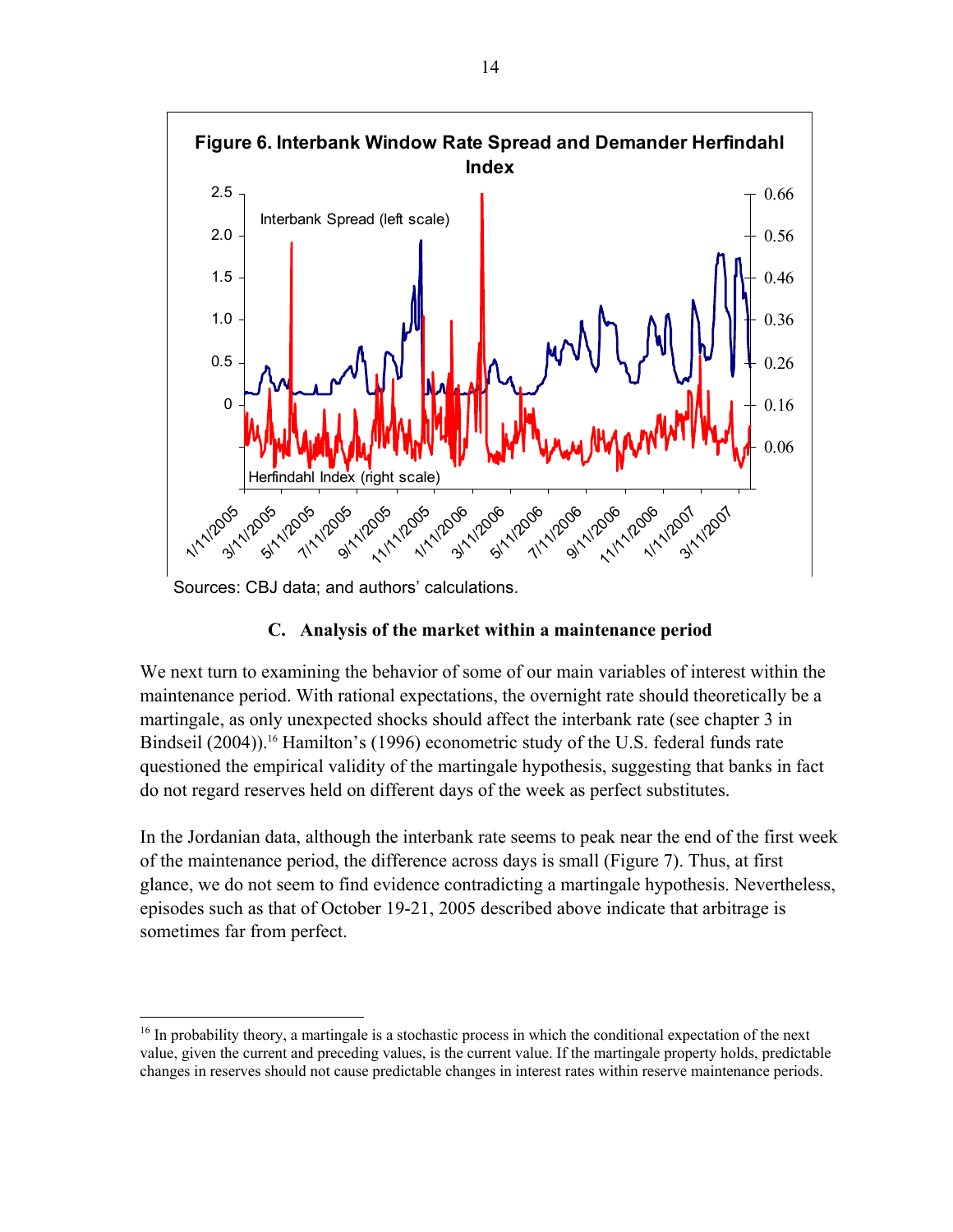Looking next at the amount banks deposit at the central bank overnight window by day of the maintenance period, it appears that as the maintenance period progresses, banks tend to deposit larger and larger amounts at the overnight window (Figure 8). This is consistent with a system with generally a surplus in reserves. Banks try to satisfy their reserve requirements early in the period as insurance against a possible future negative shock. Since the system tends to end in surplus, as the maintenance period progresses, banks deposit their excess liquidity at the interest bearing facility at the central bank. This behavior may explain why overnight rates appear marginally higher during the first week of the maintenance period.

Analogously, the ratio of cumulative excess reserves to cumulative required reserves over the maintenance period falls as the period progresses (Figure 9). Again, in a system with general surplus liquidity, banks develop a buffer for their reserve requirements early in the maintenance period and draw down their buffer with the overnight window as the period progresses.

# **IV. MEASURING THE LIQUIDITY EFFECT AND THE LIQUIDITY DISTRIBUTION EFFECTS**

We next move on to measure the liquidity effect in the overnight interbank market by examining the relationship between the daily change in the banking system's excess reserves and the daily change in the interbank overnight rate. More precisely, our dependent variable is the first difference of the spread between the interbank rate and the deposit window rate, as the overnight window rate (set by the CBJ) is the guaranteed rate than any bank would be able to attain. Our measure of liquidity is the level of non-borrowed excess reserves in the banking system (defined as the evening closing balance of the system minus required reserves plus the amount held at the overnight window net of any repo borrowings outstanding) which we normalize by dividing by the amount of required reserves. Estimating the relationship in first differences has three advantages. First, it allows us to obtain estimates that are more useful from an operational perspective. Second, interest rates, especially at short horizons, are often close to unit root processes and we cannot reject the null of a unit root in levels in the data. Third, as described further below, a series of plausibly exogenous shocks to the daily change in excess reserves is available.

Because of the averaging system, the amount of excess liquidity on any given day does not fully capture overall liquidity conditions. A day with large amounts of excess reserves but which also finds banks behind in their reserve accumulation is different from a day with an equal amount of aggregate excess reserves but where banks are well ahead in satisfying their reserve requirement. To control for these differences, we also include as an explanatory variable a cumulative sum variable which is defined as the cumulative sum of the closing balance minus required reserves of the whole system since the first day of the maintenance period normalized by the cumulative sum of required reserves since the first day of the maintenance period.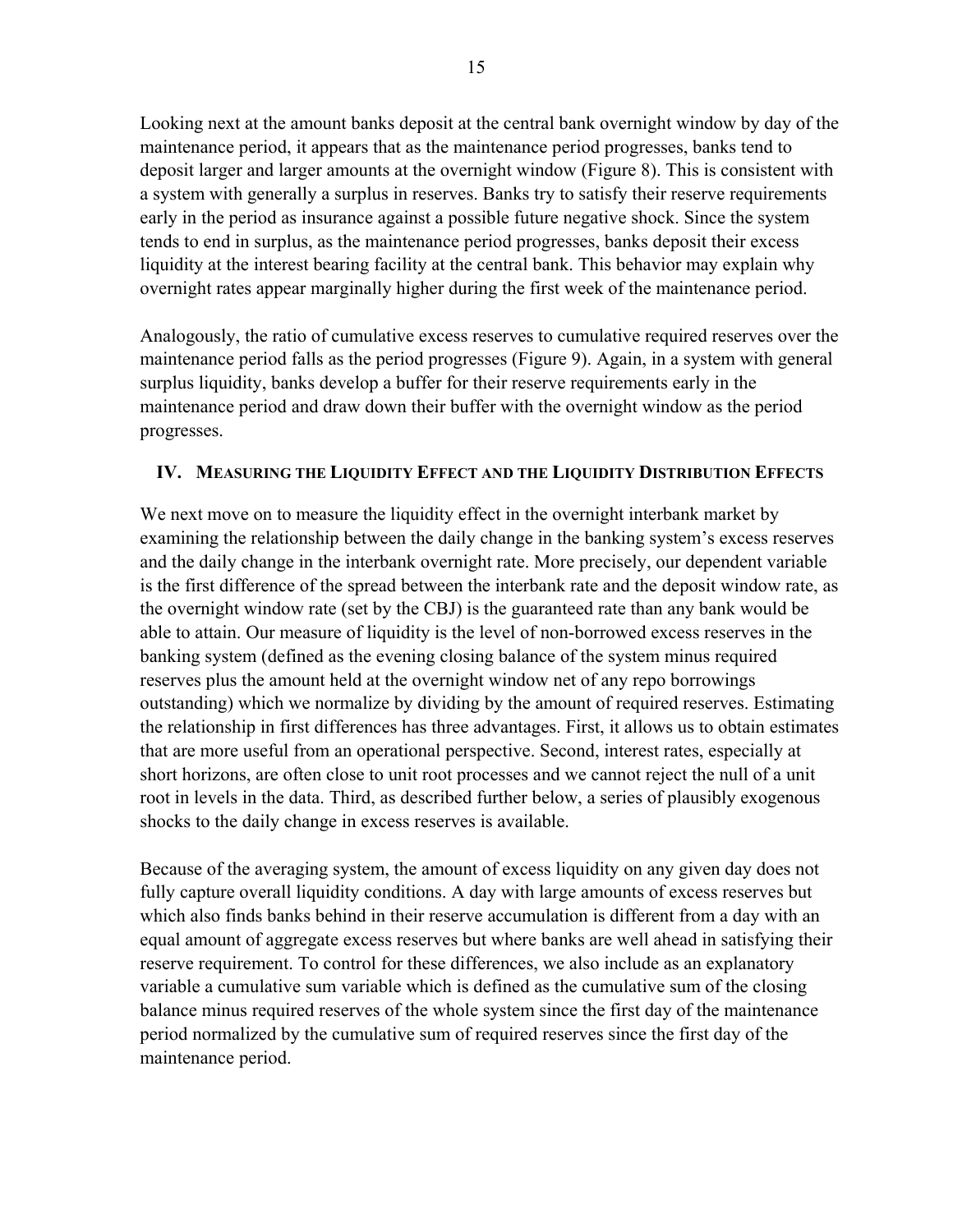

Sources: CBJ data; and authors' calculations.







Sources: CBJ data; and authors' calculations.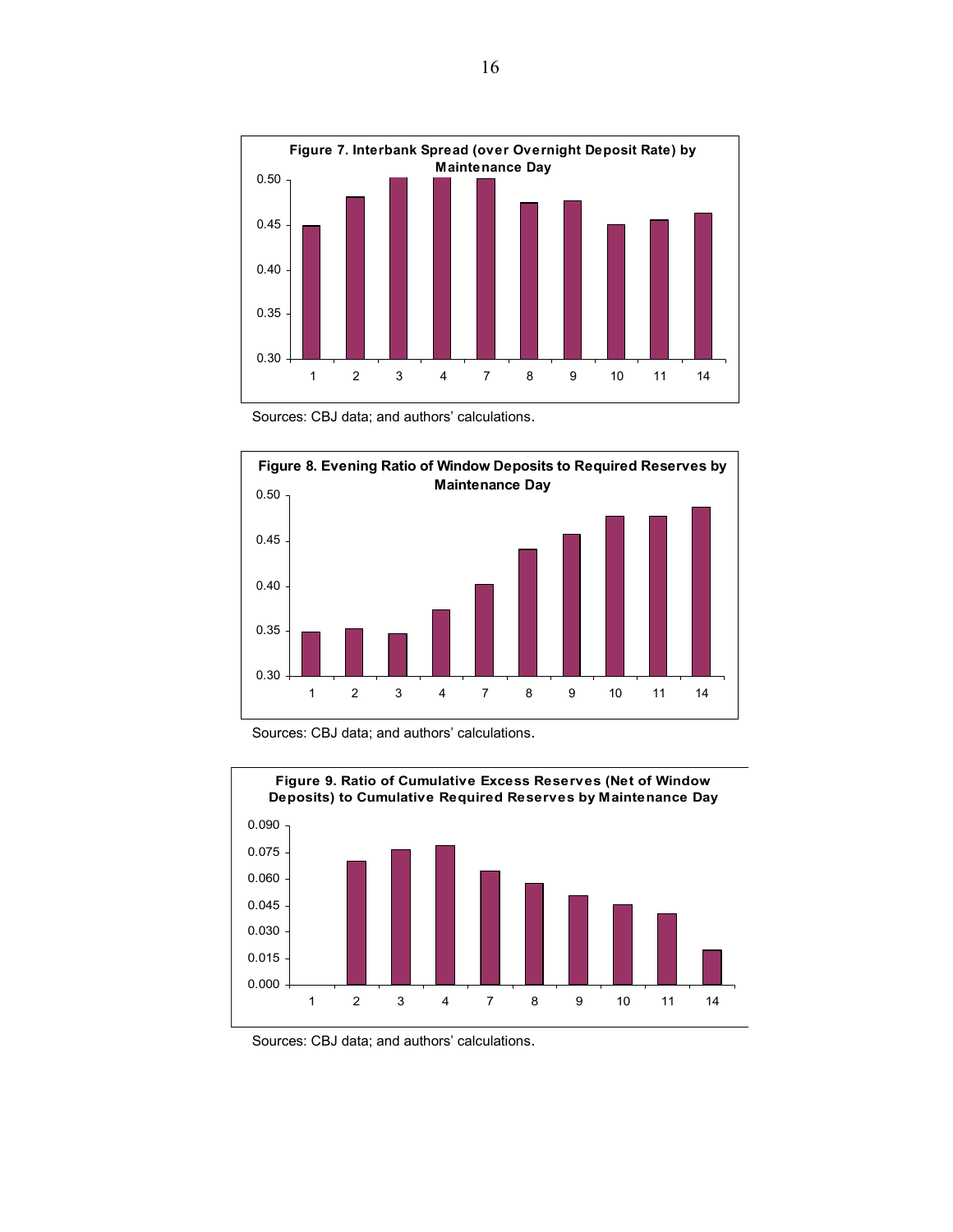As already mentioned above, to measure the impact of the distribution of liquidity among banks on the overnight rate we compute normalized Herfindahl indices for banks that have positive excess reserves and for banks that have negative excess reserves. This gives us a sense of the concentration and potential market power of banks that are suppliers or demanders on the interbank market.

Although we have good reasons to expect to find a liquidity effect and distribution effects, the strength of these effects should presumably be contingent on general liquidity conditions. In fact, casual inspection of Figure 2 suggests that the liquidity effect is more prevalent on days when excess reserves are low. We test this hypothesis by including various interaction terms. We interact the change in the aggregate liquidity level and changes in liquidity distribution both with the level of liquidity and its square (to capture possible non-linearities), and also interact our cumulative sum variable with the change in the liquidity level.

We include dummies for each day of the maintenance period, the beginning and end of each month, the beginning and end of each quarter, the day before and after a holiday, and the day of and days surrounding a change in the overnight window rate, to account for possible shifts in the demand for reserves on these special days.

As in the existing literature, we are also interested in modeling the volatility of our dependent variable. Our error process is thus assumed to display autoregressive conditional heteroskecasticity. Specifically, we employ an EGARCH model that allows the effect of yesterday's error term on today's error term to differ depending on whether the shock was positive or negative and allows explanatory variables of the variance equation to have a negative sign. We conjecture that the volatility of our dependent variable is determined by the liquidity conditions of the day, our cumulative sum variable and a subset of the dummies included in the mean equation. Days when liquidity conditions are tighter should witness higher volatility.

For the whole banking system, once reserve requirements are set, we know that reserve holdings between two regular open market operations are essentially exogenous as their variation depends only on that of the autonomous factors of liquidity. Yet, to address concerns about the potential endogeneity of day-to-day changes in the supply of reserves, we focus our analysis on the effect of the *unexpected* component of the day-to-day changes in reserves. To do so, we construct the series of the forecast error made by the CBJ in its daily morning liquidity forecasting exercise<sup>17</sup> and use this forecast error (normalized by required reserves) as our key variable to identify the liquidity effect in equation (1) below. This forecast error series is a valid source of exogenous shocks because the CBJ can arguably

<sup>1</sup> <sup>17</sup> This is the difference between actual evening closing balances and CBJ morning projections of the closing balances.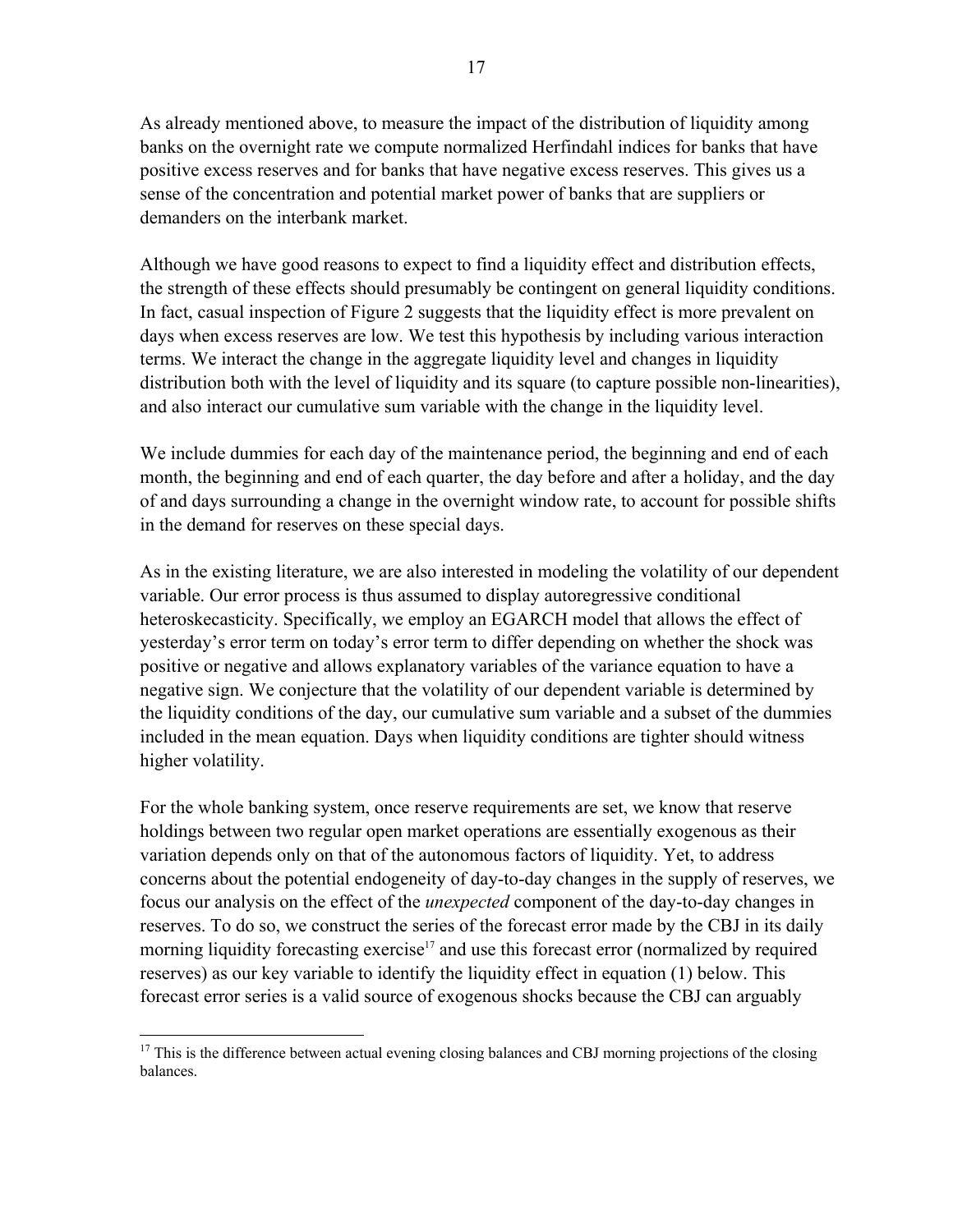anticipate and forecast high-frequency variations in autonomous factors of liquidity much better than market participants.

After trying specifications with various lag and MA structures, we finally decided to include one lag of the dependent variable and to allow the error term of our mean equation to be  $MA(1)$ . Our model is thus  $ARMA(1,1)-EGARCH(1,1)-X$  and can be written as follows:

$$
(\Delta s)_t = \varphi \, (\Delta s)_{t-1} + \mathbf{m} \cdot \mathbf{X}_t + \varepsilon_t + \psi \, \varepsilon_{t-1} \tag{1}
$$

$$
\log h_t = \omega + \beta \log h_{t-1} + \nu \cdot Y_t + \alpha \mid \varepsilon_{t-1} / \sqrt{h_{t-1}} \mid + \gamma \varepsilon_{t-1} / \sqrt{h_{t-1}}
$$
(2)

$$
\varepsilon_t = \sqrt{h_t} u_t \tag{3}
$$

where *(Δs)* is the daily change in the spread between the market rate and the rate of the deposit facility,  $u_t \sim N(0,1)$  is an i.i.d. error term, **m** and **v** are vectors of real parameters and  $\varphi$ ,  $\psi$ ,  $\omega$ ,  $\beta$ ,  $\alpha$ ,  $\gamma$  are scalars. The  $X_t$  and  $Y_t$  vectors denote the explanatory variables in the mean and variance equations respectively. In our empirical application, we shall consider two different sets of  $X_t$  and  $Y_t$  variables. Therefore, we shall be more specific regarding these components later. One advantage of the EGARCH formulation for log volatility is that there are no sign restrictions for the *v* parameters of the explanatory variables.

The *φ* and *β* parameters capture AR(1) and GARCH(1) dynamics, while the *ψ* and *α* parameters measure the MA(1) and ARCH(1) dynamics. As discussed in He et al. (2002) and Karanasos and Kim  $(2003)$ ,<sup>18</sup> the stationarity of the ARMA $(1,1)$ -EGARCH $(1,1)$ -X model is provided by the following two conditions: (1)  $|\varphi|$  < 1; and (2)  $|\beta|$  < 1. These conditions turn out to be satisfied in the three specifications we discuss below. Finally, the *γ* parameter introduces the possibility of asymmetry into the volatility equation.

#### **A. Results of the Baseline Specification**

The upper part of Table 2 provides our estimates for the mean equation while the lower part presents the results for the variance equation. The **X** vector includes the CBJ's forecast error ("Shock"), its interactions with the level of excess reserves (RER) and its square, its interaction with the level of accumulated reserves since the beginning of the reserve period ("cumulative sum"), the first difference of that cumulative sum variable, the first difference of our Herfindahl index for liquidity suppliers ("herf suppliers") and its interactions with the level of excess reserves and its square, the first difference of our Herfindahl index for liquidity demanders ("herf demanders") and its interactions with the level of excess reserves and its square, and our full set of dummy variables. The **Y** vector includes the level of excess reserves, the level of accumulated reserves since the beginning of the reserve period and our

 $\overline{a}$ 

<sup>&</sup>lt;sup>18</sup> These authors build on Hamilton (1994); and Nelson (1991).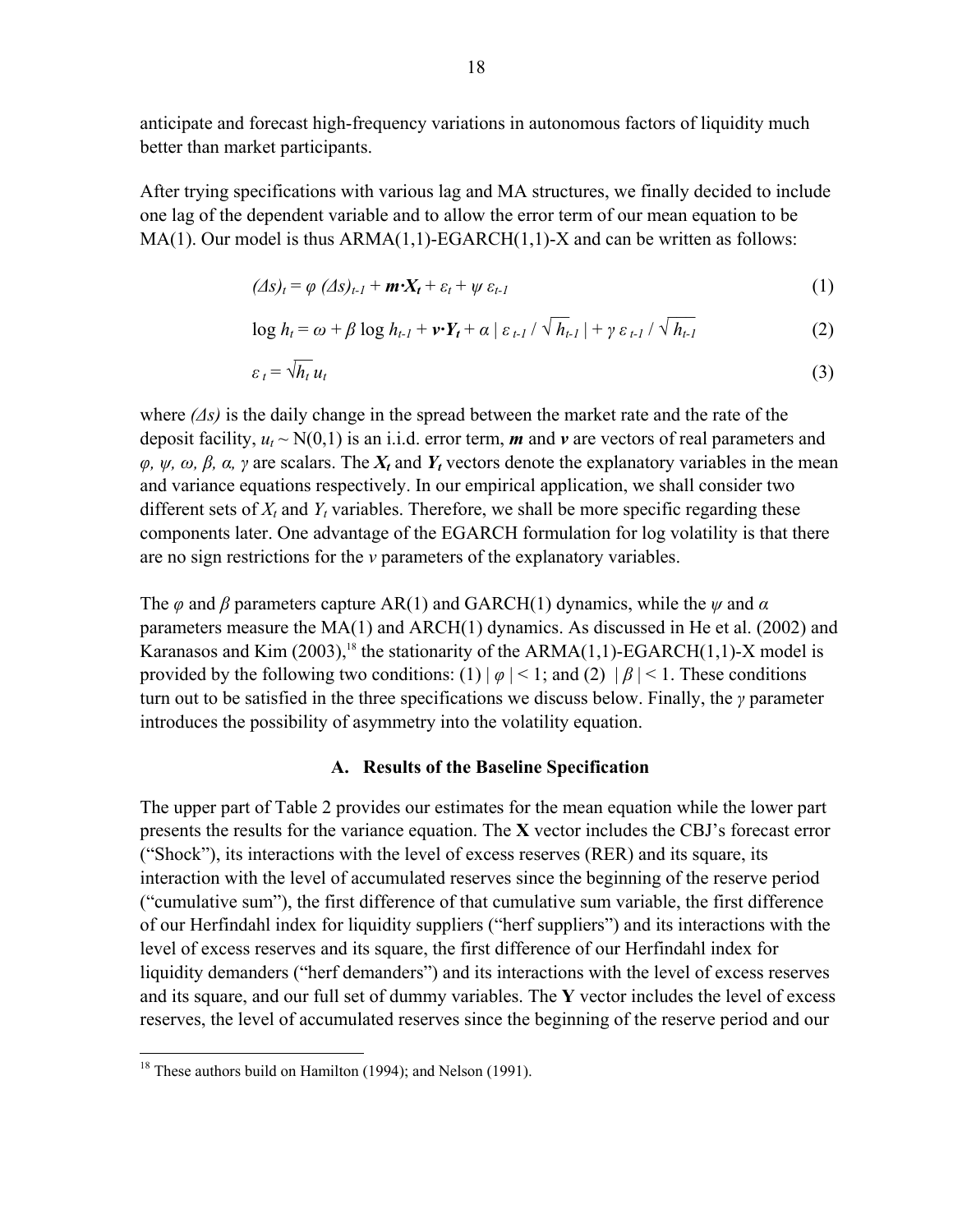set of dummy variables excluding dummies for days of the maintenance period which all turn out to be econometrically insignificant.

# **Liquidity effect**

We do find robust evidence of a liquidity effect, the strength of which is a negative and convex function of the level of excess reserves on that day. In this baseline specification, the accumulation of reserves since the beginning of the reserve period does not seem to affect the day-to-day changes in interest rate, either directly or through its impact on the liquidity effect but this more encouraging results appear when we look at the extended specification below.

A positive supply shock to bank reserves representing 26 percent of required reserves (i.e., the equivalent of one standard deviation of that variable) would decrease the spread by about 10 bps when the level of the excess to required reserves ratio is close to minimum sample value, but would not move when liquidity conditions are loose. Of course, these effects represent only the impact on the day of the shock. The first-order auto-correlation coefficient of 0.62 implies an additional effect on the second and third day as well.

# **Distribution effects**

We also find strong evidence of econometrically significant distribution effects on both sides of the market which are also contingent on the level of daily excess reserves. As for the liquidity effect, the relationship is negative and convex (in both cases, the quadratic term is at the border of conventional levels of significance). The effect on the supply side is about twice as strong as that on the demand side. Days where excess liquidity becomes more concentrated experience an increase in interbank interest rates, especially when the level of excess reserves is low. A positive one-standard-deviation shock to our Herfindahl index for suppliers (resp. demanders) increases (resp. decrease) the spread by about 4 bps (resp. 2 bps) when the excess to required reserves is at the sample minimum, but has no impact when there is ample liquidity. Nevertheless, a sudden shift in the distribution of excess reserves which would bring the one of our Herfindahl indices from the sample mean to its maximum sample value would impact the spread by 20 to 25 basis points on the same day if the level of excess reserves is low.

# **Special day effects**

In our regression, only one maintenance day dummy (for day 8) is significant but the effect is small. We do not observe any special end-of-the-month or holiday effect either. Interestingly, not adjusting for the effect of its lagged changes, the spread declines by 12 bps on days where the policy rate (i.e. the rate of the overnight deposit facility) is adjusted and climbs by 5 bps the day before and 5 bps the day after. As can be seen in Figure 4, the policy rate was only adjusted upward during our sample period, typically with a three day lag after a change in the U.S. Fed Funds rate, and our estimates indicate that the adjustment of the spread to the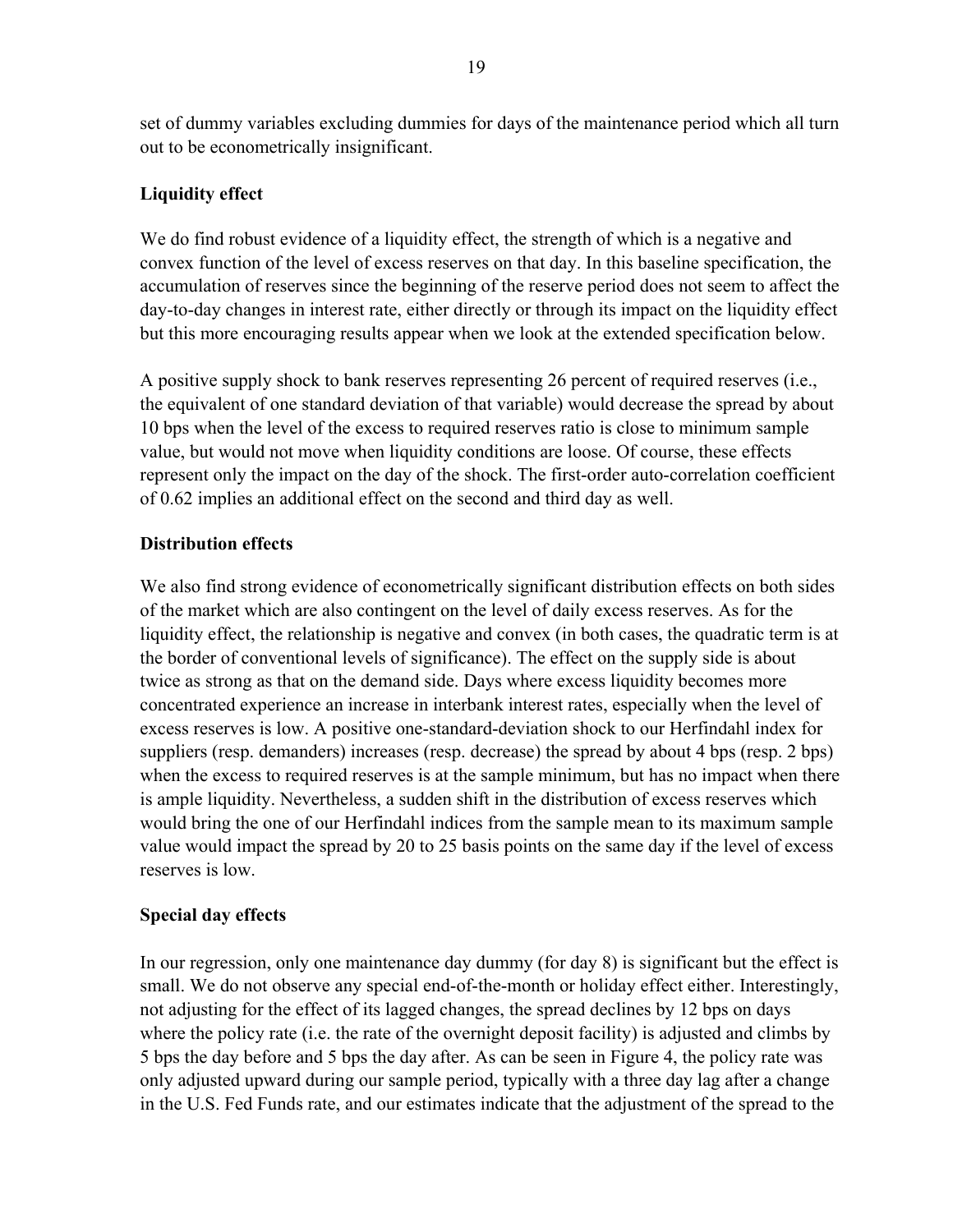new policy rate is gradual over three business days. This finding of a run-up to the day of the policy decision echoes the work of Hardy (1996) who analyzes the reaction of market interest rates to both anticipated and unanticipated components of changes in the Bundesbank's official policy rates.

#### **Volatility and excess reserves**

Results for the variance equation clearly show that a higher level of excess reserves decreases the volatility of the spread, as expected. Perhaps more interestingly, they also indicate that the sum of accumulated reserves above the required amount has an even stronger volatilityreducing effect. Our estimates also indicate the presence of bouts of volatility at the end of the month and after a holiday, probably because of increased payment activity and sudden shifts in the demand for reserves on those days. Changes in policy rates are associated with more volatility beforehand as the market shows signs of small tension in the run-up to the day of a policy decision, and less volatility once the announced policy change has actually been implemented and potential uncertainty surrounding policy changes has vanished.

# **B. Results of the Extended Specification**

We also analyze the liquidity effect by day within the maintenance period as previous authors have done. We take our baseline specification and systematically replace the forecast error (whether interacted or not) by the forecast error multiplied by each of the 10 day dummies. As discussed above, this specification is very demanding given the relatively short dataset we have (543 observations). Results presented in Table 3 indicate that a highly significant liquidity effect can be observed on days 4, 7, and 11 of the maintenance period and is particularly strong on day 7 when liquidity in the banking system is scarce. The effect observed on days 4 and 11 possibly reflects the fact that reserves deposited at the central bank on a day before the two-day week-end actually count three times toward the satisfaction of reserve requirements, which makes reserves relatively more valuable on those days. We do not find an econometrically significant liquidity effect on the last day of the maintenance period, perhaps reflecting the fact that reserve requirements are already almost fully met by the end of day 13.

Both distribution effects are again present. The effect on the supply side is of the same magnitude as before, while that on the demand side is stronger and significantly convex. Interestingly, the effect of the reserve accumulation pattern since the beginning of the reserve period on the liquidity effect is now significant and strong. Estimates for dummy variables and the variance equation are largely similar to those obtained under the baseline.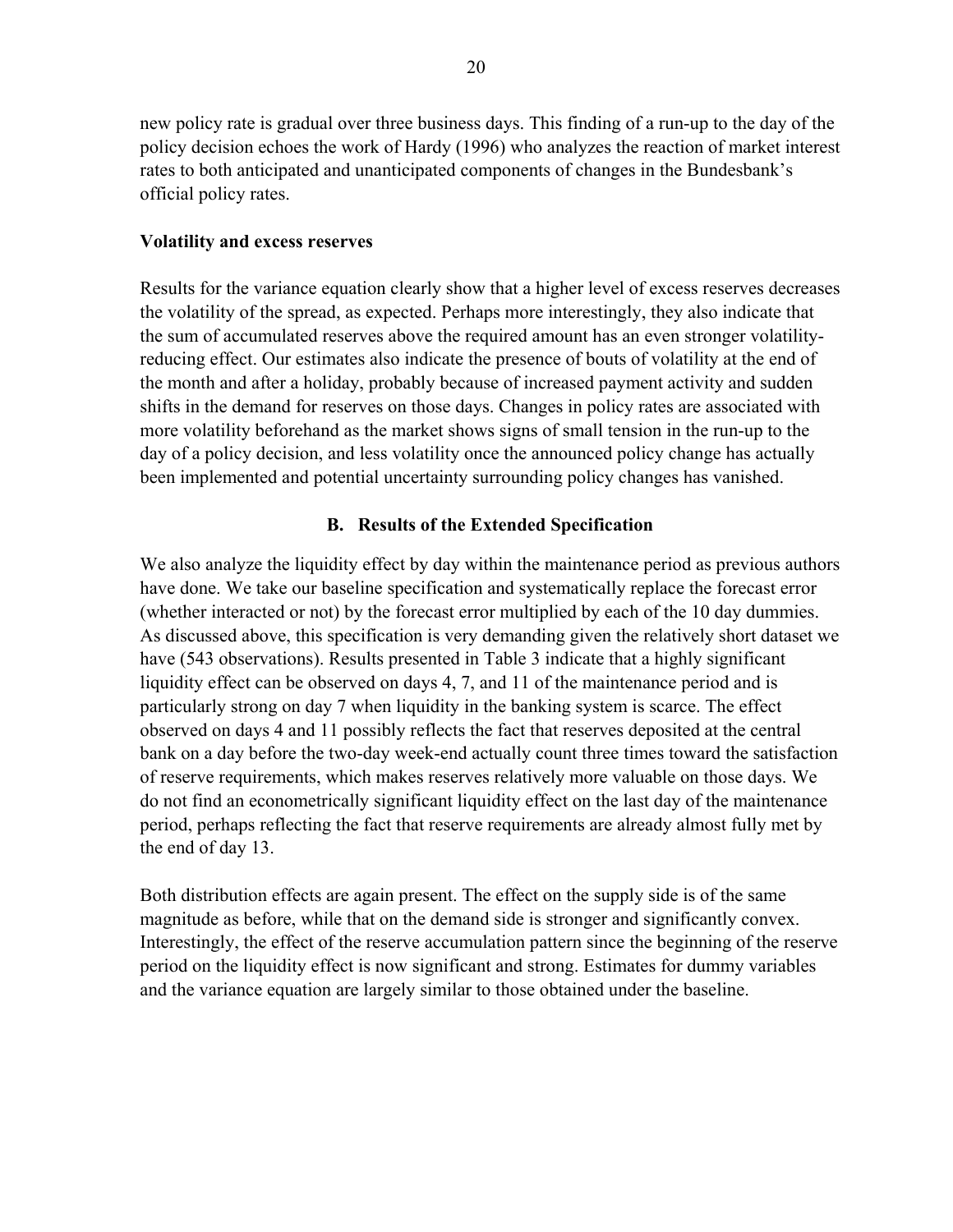#### **Table 2. Baseline Specification**

#### Dependent Variable: First Difference of Spread ( $\Delta$ s)<sub>t</sub>

| <b>Mean Equation</b>                           |                        |                 |      |
|------------------------------------------------|------------------------|-----------------|------|
|                                                | Coefficient            | St.dev. p-value |      |
| $(\Delta s)_{t-1}$                             | $0.62***$              | 0.05            | 0.00 |
| Shock                                          | $-0.33$ ***            | 0.05            | 0.00 |
| Shock*RER                                      | $0.91***$              | 0.21            | 0.00 |
| Shock*(RER) <sup>2</sup>                       | $-0.65$ ***            | 0.22            | 0.00 |
| Shock*Cumulative Sum                           | 0.05                   | 0.60            | 0.93 |
| ∆(Cumulative Sum)                              | $-0.02$                | 0.05            | 0.73 |
| $\Delta$ (Herf. Suppliers)                     | $0.52***$              | 0.13            | 0.00 |
| $\Delta$ (Herf Suppliers) * RER                | $-1.10$ **             | 0.48            | 0.02 |
| $\Delta$ (Herf Suppliers) * (RER) <sup>2</sup> | 0.62                   | 0.41            | 0.13 |
| $\Delta$ (Herf. Demanders)                     | $-0.27$ **             | 0.13            | 0.04 |
| ∆(Herf. Demanders) * RER                       | $0.65*$                | 0.37            | 0.08 |
| ∆(Herf. Demanders) * (RER) <sup>2</sup>        | $-0.39$                | 0.25            | 0.12 |
| Dummy day1                                     | 0.00                   | 0.00            | 0.47 |
| Dummy day2                                     | 0.01                   | 0.01            | 0.19 |
| Dummy day3                                     | 0.00                   | 0.00            | 0.67 |
| Dummy day4                                     | 0.00                   | 0.00            | 0.41 |
| Dummy day7                                     | 0.00                   | 0.01            | 0.95 |
| Dummy day8                                     | $-0.01$ *              | 0.00            | 0.09 |
| Dummy day9                                     | 0.00                   | 0.00            | 0.64 |
| Dummy day10                                    | 0.00                   | 0.00            | 0.24 |
| Dummy day11                                    | 0.00                   | 0.00            | 0.56 |
| Dummy day14                                    | 0.00                   | 0.01            | 0.69 |
| Dummy end-of-month                             | 0.00                   | 0.01            | 0.46 |
| Dummy start-of-month                           | 0.00                   | 0.01            | 0.50 |
| Dummy (holiday + 1)                            | 0.00                   | 0.01            | 0.59 |
| Dummy (holiday - 1)                            | 0.00                   | 0.00            | 0.56 |
| Dummy (policy change + 1)                      | $0.05***$              | 0.01            | 0.00 |
| Dummy policy change                            | -0.12 ***              | 0.02            | 0.00 |
| Dummy (policy change - 1)                      | $0.05***$              | 0.01            | 0.00 |
| MA(1)                                          | $-0.31$ ***            | 0.07            | 0.00 |
|                                                |                        |                 |      |
| <b>Variance Equation</b>                       | Coefficient            | St.dev. p-value |      |
| Constant                                       | $-1.33$ ***            | 0.10            | 0.00 |
| Alpha: ARCH(1)                                 |                        | 0.07            | 0.00 |
| Gamma: Asymmetry parameter                     | $0.96***$<br>$0.31***$ | 0.05            | 0.00 |
| Beta: GARCH(1)                                 | $0.87***$              | 0.02            | 0.00 |
| <b>Excess Reserves</b>                         | $-0.81***$             | 0.09            | 0.00 |
| <b>Cumulative Sum</b>                          | $-4.43$ ***            | 0.97            | 0.00 |
| Dummy end-of-month                             | $1.39***$              | 0.34            | 0.00 |
| Dummy start-of-month                           | $-0.36$                | 0.32            | 0.26 |
| Dummy (holiday + 1)                            | $2.35***$              | 0.15            | 0.00 |
| Dummy (holiday - 1)                            | $-0.47$ ***            | 0.14            | 0.00 |
| Dummy (policy change + 1)                      | $-2.18$ ***            | 0.71            | 0.00 |
| Dummy policy change                            | $-1.07$                | 0.84            | 0.20 |
| Dummy (policy change - 1)                      | $2.27***$              | 0.71            | 0.00 |
| Regression Summary Statistics                  |                        |                 |      |
| R-squared                                      | 0.13                   |                 |      |
| Adjusted R-squared                             | 0.08                   |                 |      |
| S.E. of regression                             | 0.11                   |                 |      |
| Sum squared resid                              | 6.07                   |                 |      |
| Log likelihood                                 | 963.57                 |                 |      |
| Akaike info criterion                          | -3.40                  |                 |      |
| Schwarz criterion                              | $-3.06$                |                 |      |
| Durbin-Watson stat                             | 1.89                   |                 |      |

Sources: CBJ data; and authors calculations.

Note: three, two, and one star indicate significance at the 1, 5 and 10 percent level respectively. RER is the ratio of excess to required reserves. "Shock" is the forecast error.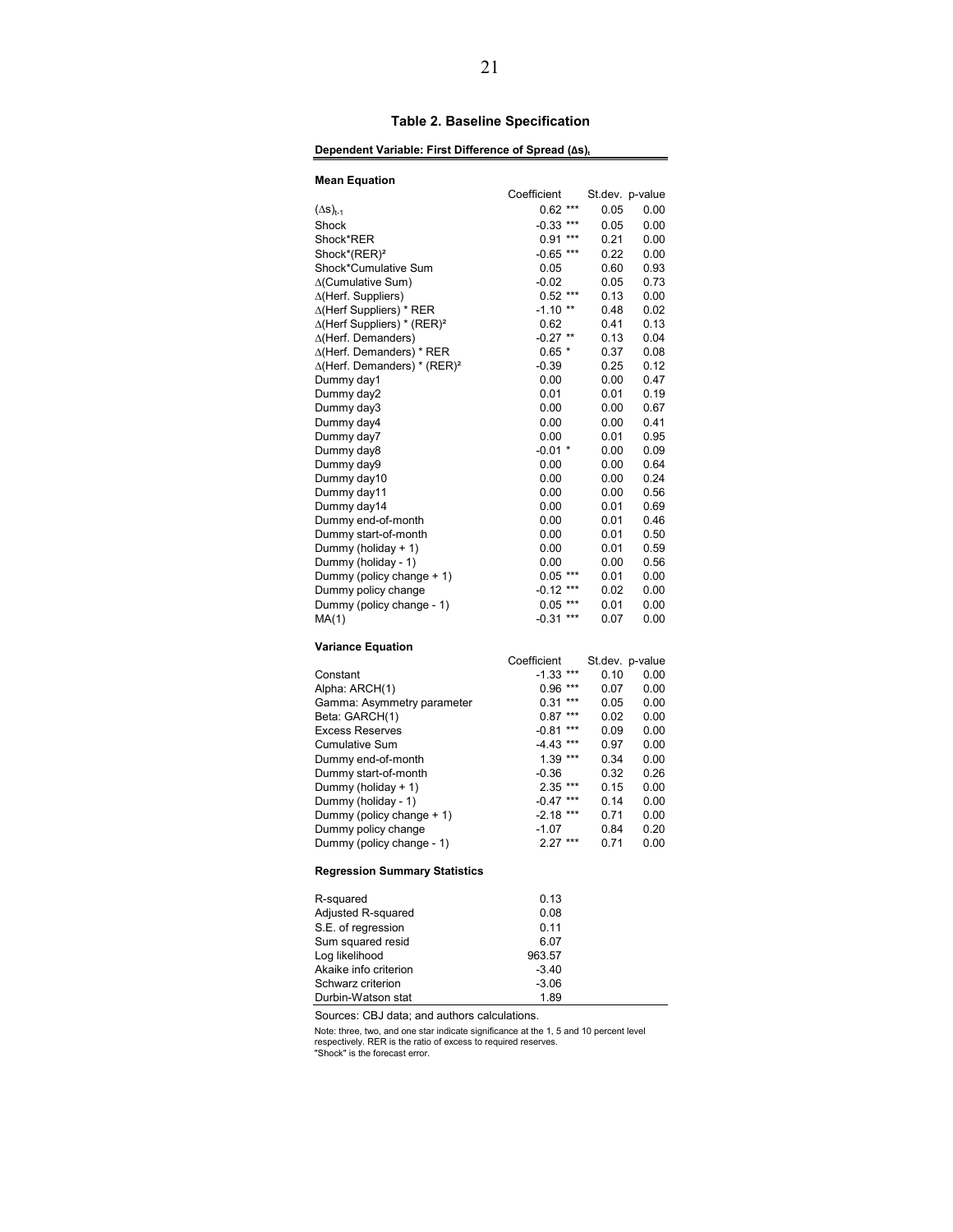| Dependent Variable: First Difference of Spread (Δs), |             |      |                 |            |             |      |                 |  |  |
|------------------------------------------------------|-------------|------|-----------------|------------|-------------|------|-----------------|--|--|
| <b>Mean Equation</b>                                 |             |      |                 |            |             |      |                 |  |  |
|                                                      | Coefficient |      | St.dev. p-value |            | Coefficient |      | St.dev. p-value |  |  |
| $(\Delta s)_{t-1}$                                   | $0.39***$   | 0.05 | 0.00            | Dummy day1 | $-0.01$     | 0.01 | 0.24            |  |  |
| Shock*Dummy day 1                                    | 1.10        | 0.93 | 0.24            | Dummy day2 | $0.02$ **   | 0.01 | 0.01            |  |  |
| Shock*Dummy day 2                                    | 1.41        | 0.94 | 0.13            | Dummy day3 | $0.01$ **   | 0.00 | 0.01            |  |  |
| Shock*Dummy day 3                                    | $-0.46$     | 0.49 | 0.35            | Dummy day4 | 0.00        | 0.01 | 0.91            |  |  |

| Shock*Dummy day 1                               | 1.10        | 0.93 | 0.24 | Dummy day2                           | $0.02$ **   | 0.01            | 0.01 |
|-------------------------------------------------|-------------|------|------|--------------------------------------|-------------|-----------------|------|
| Shock*Dummy day 2                               | 1.41        | 0.94 | 0.13 | Dummy day3                           | $0.01$ **   | 0.00            | 0.01 |
| Shock*Dummy day 3                               | $-0.46$     | 0.49 | 0.35 | Dummy day4                           | 0.00        | 0.01            | 0.91 |
| Shock*Dummy day 4                               | $-0.86$ *** | 0.30 | 0.00 | Dummy day7                           | 0.01        | 0.01            | 0.65 |
| Shock*Dummy day 7                               | $-2.14$ *** | 0.44 | 0.00 | Dummy day8                           | $-0.01$ *** | 0.00            | 0.00 |
| Shock*Dummy day 8                               | $-0.12$     | 0.30 | 0.69 | Dummy day9                           | 0.00        | 0.00            | 0.87 |
| Shock*Dummy day 9                               | $-0.30$     | 0.73 | 0.68 | Dummy day10                          | 0.00        | 0.00            | 0.64 |
| Shock*Dummy day 10                              | 0.25        | 0.26 | 0.34 | Dummy day11                          | 0.00        | 0.01            | 0.53 |
| Shock*Dummy day 11                              | $-0.56$ *** | 0.16 | 0.00 | Dummy day14                          | $-0.01$     | 0.01            | 0.47 |
| Shock*Dummy day 14                              | $-1.47$     | 0.96 | 0.13 | Dummy end-of-month                   | $-0.01$     | 0.01            | 0.42 |
| Shock*RER*Dummy day 1                           | $-7.94$ *   | 4.73 | 0.09 | Dummy start-of-month                 | $0.01***$   | 0.00            | 0.04 |
| Shock*RER*Dummy day 2                           | $-5.47$     | 3.47 | 0.12 | Dummy (holiday + 1)                  | 0.00        | 0.01            | 0.68 |
| Shock*RER*Dummy day 3                           | $-0.21$     | 1.84 | 0.91 | Dummy (holiday - 1)                  | 0.00        | 0.01            | 0.47 |
| Shock*RER*Dummy day 4                           | 1.23        | 0.98 | 0.21 | Dummy (policy change + 1)            | $0.05***$   | 0.01            | 0.00 |
| Shock*RER*Dummy day 7                           | $6.37***$   | 1.46 | 0.00 | Dummy policy change                  | $-0.11***$  | 0.02            | 0.00 |
| Shock*RER*Dummy day 8                           | $2.48$ **   | 1.14 | 0.03 | Dummy (policy change - 1)            | $0.05$ ***  | 0.01            | 0.00 |
| Shock*RER*Dummy day 9                           | 0.33        | 3.03 | 0.91 | MA(1)                                | 0.06        | 0.06            | 0.35 |
| Shock*RER*Dummy day 10                          | $-2.32$ *   | 1.35 | 0.09 |                                      |             |                 |      |
| Shock*RER*Dummy day 11                          | 0.45        | 0.70 | 0.52 | <b>Variance Equation</b>             |             |                 |      |
| Shock*RER*Dummy day 14                          | $5.79*$     | 3.29 | 0.08 |                                      | Coefficient | St.dev. p-value |      |
| Shock*(RER) <sup>2*</sup> Dummy day 1           | $9.59*$     | 5.27 | 0.07 | Constant                             | $-1.87***$  | 0.14            | 0.00 |
| Shock*(RER) <sup>2*</sup> Dummy day 2           | 3.40        | 3.13 | 0.28 | Alpha: ARCH(1)                       | $1.10***$   | 0.10            | 0.00 |
| Shock*(RER) <sup>2*</sup> Dummy day 3           | 0.26        | 1.41 | 0.85 | Gamma: Asymmetry paramet             | $0.34***$   | 0.06            | 0.00 |
| Shock*(RER) <sup>2*</sup> Dummy day 4           | $-1.29$ *   | 0.72 | 0.07 | Beta: GARCH(1)                       | $0.78$ ***  | 0.02            | 0.00 |
| Shock*(RER) <sup>2*</sup> Dummy day 7           | $-4.73$ *** | 1.16 | 0.00 | <b>Excess Reserves</b>               | $-0.98$ *** | 0.14            | 0.00 |
| Shock*(RER) <sup>2*</sup> Dummy day 8           | $-4.77$ *** | 1.06 | 0.00 | <b>Cumulative Sum</b>                | $-4.95$ *** | 1.38            | 0.00 |
| Shock*(RER) <sup>2*</sup> Dummy day 9           | $-0.57$     | 2.72 | 0.83 | Dummy end-of-month                   | 0.54        | 0.34            | 0.12 |
| Shock*(RER) <sup>2*</sup> Dummy day 10          | $2.39*$     | 1.38 | 0.08 | Dummy start-of-month                 | $-0.28$     | 0.32            | 0.38 |
| Shock*(RER) <sup>2*</sup> Dummy day 11          | 0.08        | 0.74 | 0.91 | Dummy (holiday + 1)                  | $2.38***$   | 0.17            | 0.00 |
| Shock*(RER) <sup>2*</sup> Dummy day 14          | $-6.47$ **  | 2.88 | 0.02 | Dummy (holiday - 1)                  | $-0.54$ *** | 0.18            | 0.00 |
| Shock * (Cumulative Sum)                        | $6.13***$   | 1.71 | 0.00 | Dummy (policy change + 1)            | $-1.07$     | 0.85            | 0.21 |
| ∆(Cumulative Sum)                               | $-0.10$     | 0.07 | 0.12 | Dummy policy change                  | $-1.34$ *   | 0.70            | 0.06 |
| $\Delta$ (Herf. Suppliers)                      | $0.53$ ***  | 0.14 | 0.00 | Dummy (policy change - 1)            | $1.89**$    | 0.79            | 0.02 |
| $\Delta$ (Herf Suppliers) * RER                 | $-1.27$ **  | 0.60 | 0.04 |                                      |             |                 |      |
| $\Delta$ (Herf Suppliers) *(RER) <sup>2</sup>   | 0.77        | 0.55 | 0.16 | <b>Regression Summary Statistics</b> |             |                 |      |
| $\Delta$ (Herf. Demanders)                      | $-0.41$ **  | 0.17 | 0.01 |                                      |             |                 |      |
| $\Delta$ (Herf. Demanders) * RER                | $1.13$ **   | 0.47 | 0.02 | R-squared                            | 0.15        |                 |      |
| $\Delta$ (Herf. Demanders) * (RER) <sup>2</sup> | $-0.74$ **  | 0.32 | 0.02 | Adjusted R-squared                   | 0.05        |                 |      |
|                                                 |             |      |      | S.E. of regression                   | 0.11        |                 |      |
|                                                 |             |      |      | Sum squared resid                    | 5.92        |                 |      |
|                                                 |             |      |      | Log likelihood                       | 937.82      |                 |      |
|                                                 |             |      |      | Akaike info criterion                | $-3.21$     |                 |      |

Akaike info criterion

Durbin-Watson stat

Schwarz criterion -2.65<br>Durbin-Watson stat 2.25

Sources: CBJ data; and authors calculations

Note: three, two, and one star indicate significance at the 1, 5 and 10 percent level respectively. "Shock" is the forecast error. RER is the ratio of excess to required reserves.

#### **Table 3. Extended Specification (by Day of the Maintenance Period)**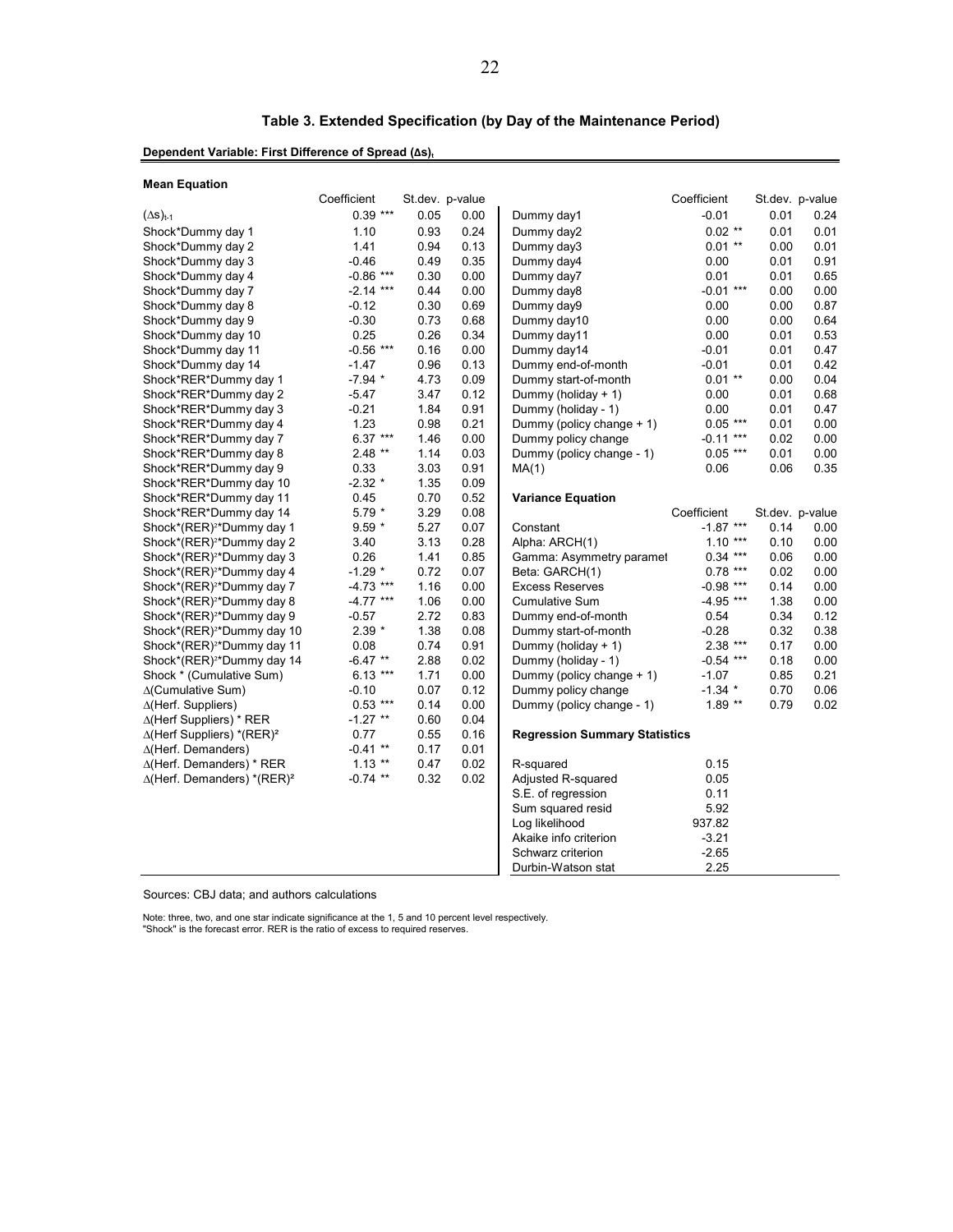#### **V. CONCLUSION**

Using daily Jordanian data, we perform a comprehensive econometric study of the overnight interbank market. We find a robust negative relationship between daily changes in the amount of excess reserves and daily changes in the spread between the interbank rate and the rate of the overnight deposit facility. We find strong evidence that this effect is much more powerful when excess reserves on a given day are low and some evidence that it is also more vigorous when banks have accumulated a reserve deficit since the beginning of the maintenance period. On a day with tight liquidity conditions and where the banking system has no surplus in accumulated reserves, our estimates suggest that a supply shock equivalent to 26 percent of required reserves would affect the spread by about 10 basis points on the day of the shock, with smaller additional impacts over the next 1-2 days because of the autoregressive pattern of the first difference in the spread.

Using anonymous individual bank data, we are able to calculate Herfindahl indices for both potential demanders and suppliers of reserves in the interbank market. We find evidence for distribution effects on both sides of the market. As for the level of reserves, the effect of the distribution of excess reserves is a decreasing and convex function of the level of excess reserves and thus we estimate much stronger effects when liquidity conditions are tight. A shock of one standard deviation to our suppliers (resp. demanders) index would barely move the rate under average liquidity conditions and would move it by 3 to 4 (resp. 2 to 3) basis points on the day of the shock under tight liquidity conditions.

Our econometric estimates were obtained in the context of a specific operational framework for monetary policy implementation and there is no guarantee that they would be perfectly robust to a change in this framework and/or procedures. Nevertheless, we believe our approach is general enough that it could easily be adjusted or replicated under a different framework and also therefore in the context of other emerging market countries. To the extent that this approach has successfully identified truly exogenous shocks to the supply of bank reserves, it makes it possible to deliver a quantitative assessment of the control that a central bank can exert on the interbank overnight rate through regular or exceptional open market operations. Changes in the distribution of excess reserves are largely out of the dayto-day control of a central bank, but our analysis has provided both an easy-to-compute indicator to monitor daily the evolution of the distribution of excess reserves in the banking system and a practical way to measure its impact in the market for reserves and, therefore, to assess how to neutralize it through monetary operations if so desired.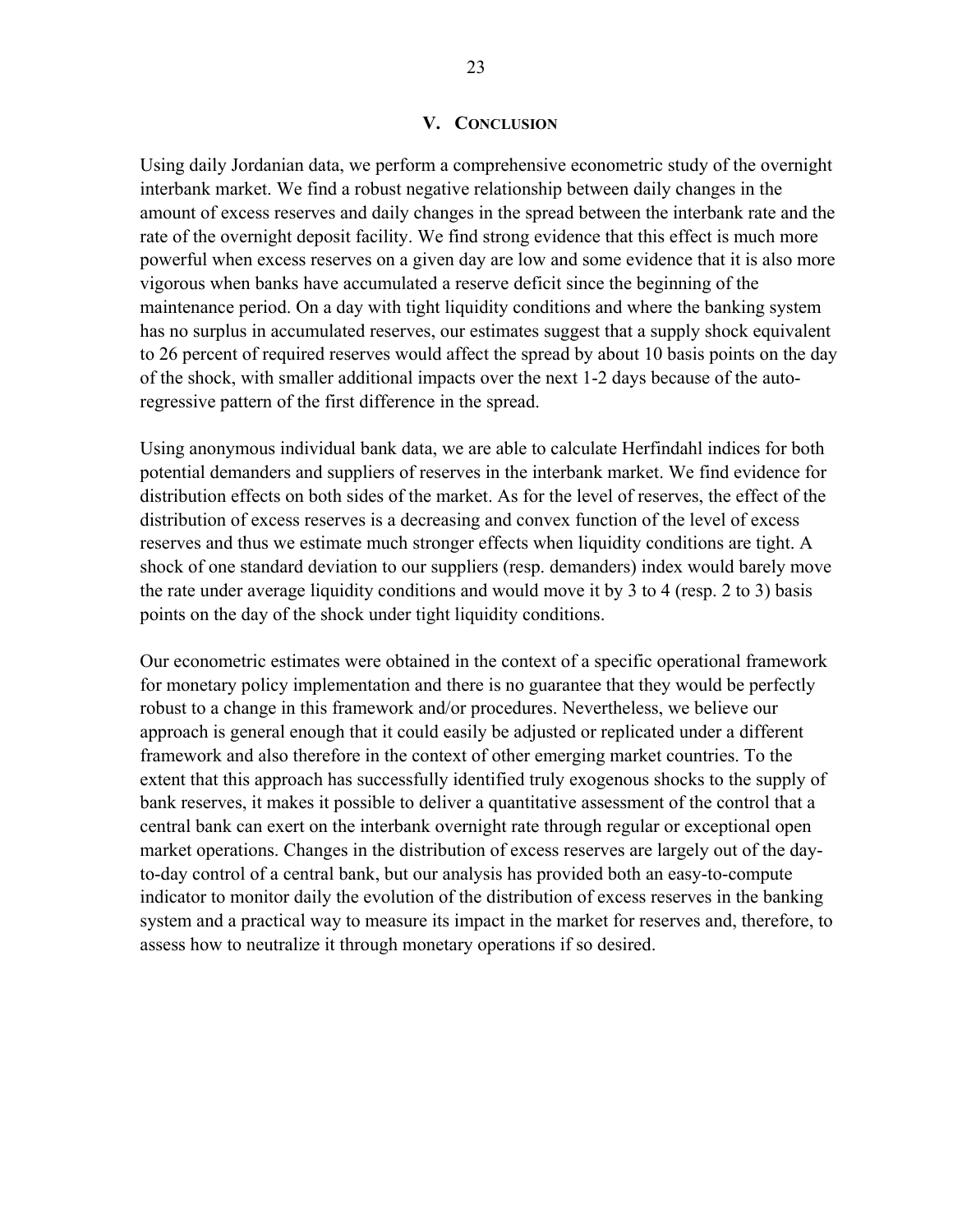#### **References**

- Angelini, P., 2002, "Liquidity and Announcement Effects in the Euro Area," Banca d'Italia Temi di Discussione No. 451.
- Bindseil, U., and F. Seitz, 2001, "The Supply and Demand for Eurosystem Deposits the First 18 Months," ECB Working Paper No. 44.
- Bindseil, U., 2004, *Monetary Policy Implementation*, Oxford University Press.
- Carpenter, S., and S. Demiralp, 2006, "The Liquidity Effect in the Federal Funds Market: Evidence from Daily Open Market Operations," *Journal of Money, Credit and Banking*, 38(4).
- Gaspar, V., G. P. Quirós, and H. R. Mendizábal, 2004, "Interest Rate Determination in the Interbank Market," ECB Working Paper, No. 351.
- Hamilton, J. D., 1994, "Time Series Analysis," Princeton University Press, Princeton, New Jersey.
- ———, 1996, "The daily Market for Federal Funds," *Journal of Political Economy*, 104(1), 26-56.
- ———, 1997, "Measuring the Liquidity Effect," *American Economic Review*, 87(1), 80-97.
- Hardy, D., 1996, "Market Reactions to Changes in German Official Interest Rates," Economic Research Group of the Deutsche Bundesbank, Discussion Paper 4/96.
- ———, 1997, "Market Information and Signaling in Central Bank Operations, or, How Oftern Should a Central Bank Intervene?" *Staff Papers*, International Monetary Fund, Vol. 44(April), pp. 510-33.
- He, C., T. Teräsvirta, and H. Malmsten, 2002, "Moment Structure of a Family of First-Order Exponential GARCH Models," *Econometric Theory*, 18, pp. 868-85.
- Jurgilas, M., 2006, "Interbank Markets under Currency Boards," University of Connecticut Department of Economics Working Paper Series No. 2006-19.
- Karanasos, M., and J. Kim, 2003, "Moments of the ARMA-EGARCH Model," *Econometrics Journal*, 6, pp. 146-166.
- Mayes, D., and J. Toporowski, 2007, *Open Market Operations and Financial Markets*, Routledge.
- Moschitz, J., 2004, "The Determinants of the Overnight Interest Rate in the Euro Area," ECB Working Paper No. 393.